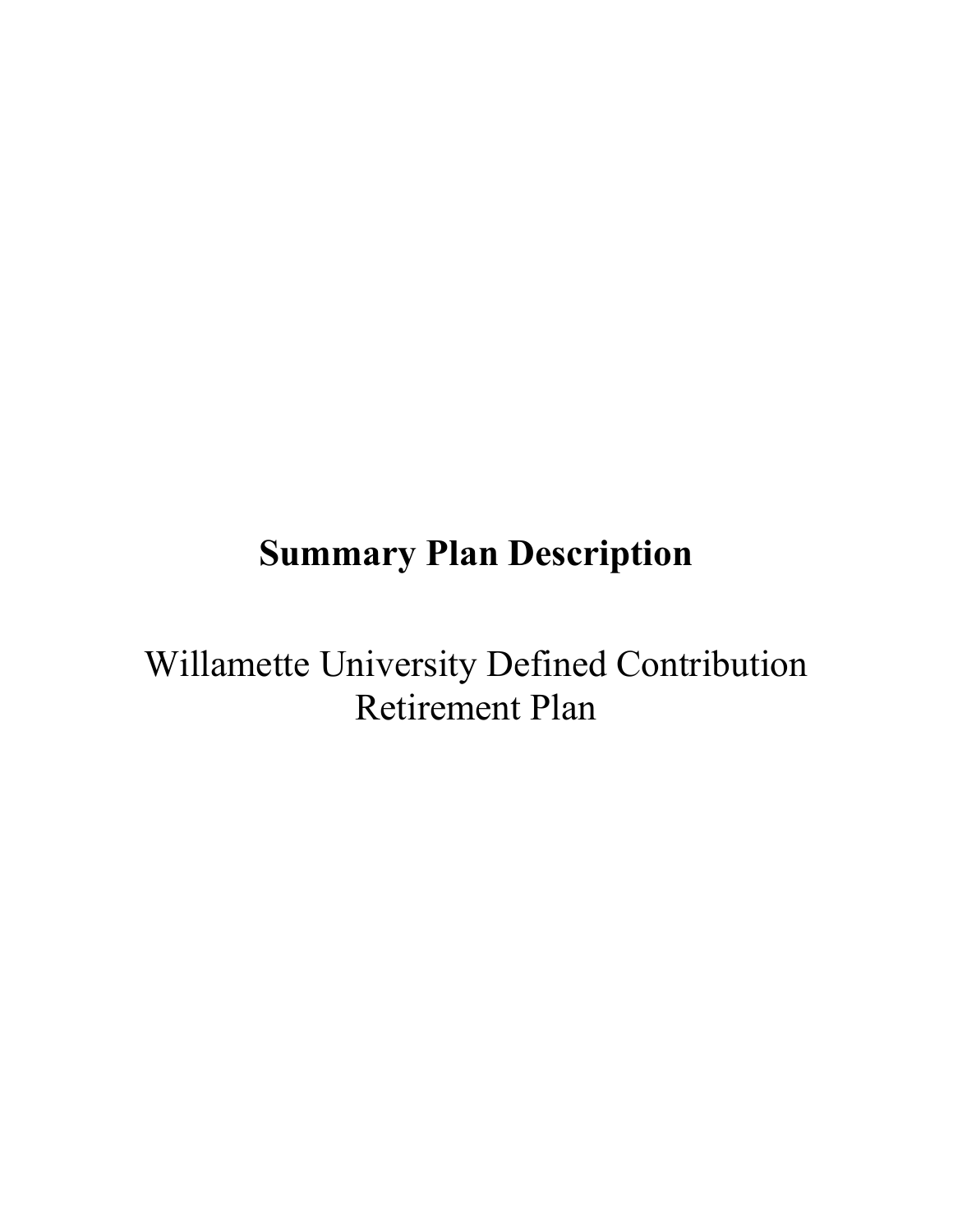Willamette University Defined Contribution Retirement Plan

| II.  |                                                                                |  |
|------|--------------------------------------------------------------------------------|--|
| Ш.   |                                                                                |  |
| IV.  |                                                                                |  |
| V.   |                                                                                |  |
| VI.  |                                                                                |  |
| VII. |                                                                                |  |
|      |                                                                                |  |
|      |                                                                                |  |
|      | LOAN POLICY FOR WILLAMETTE UNIVERSITY DEFINED CONTRIBUTION RETIREMENT PLAN  26 |  |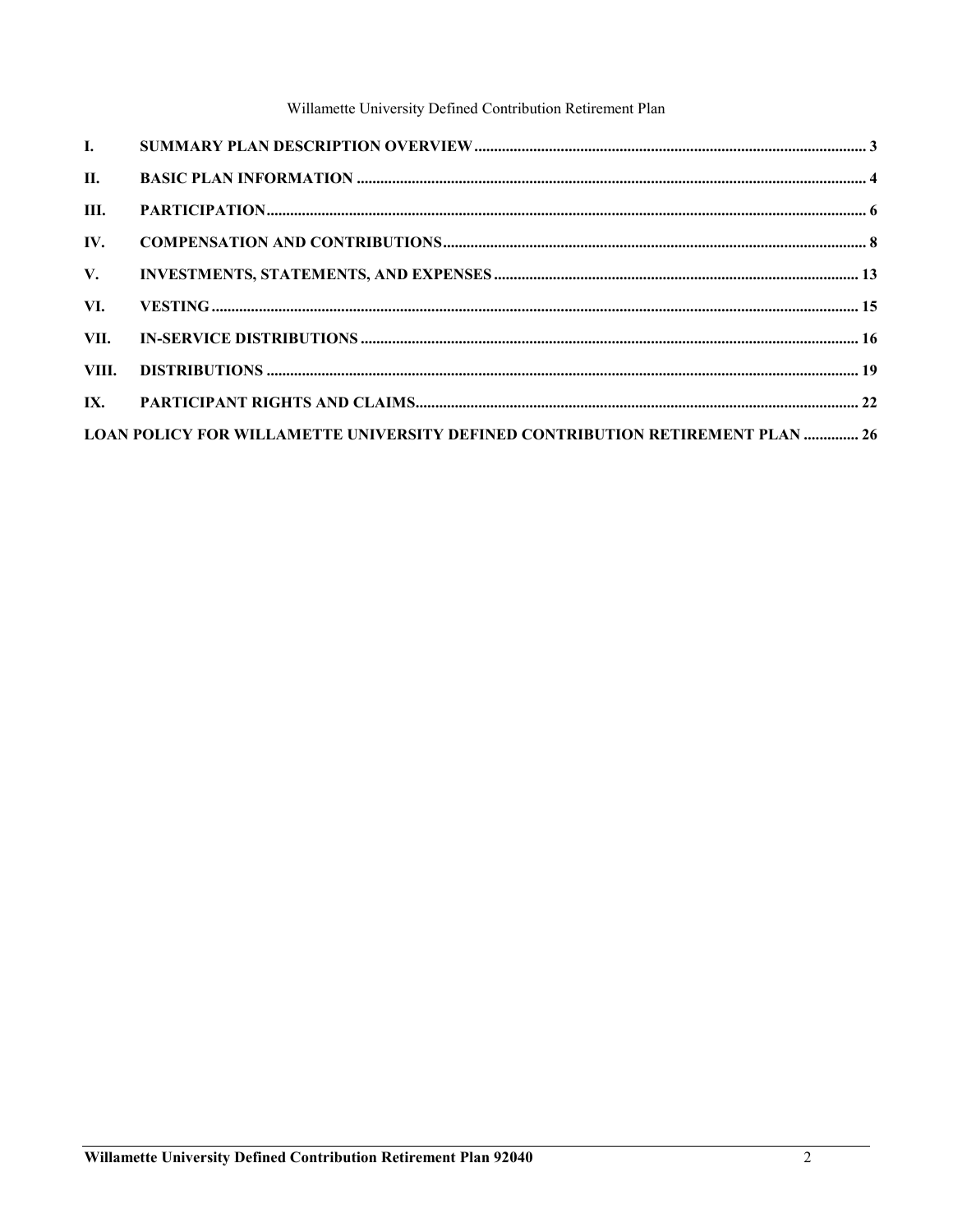# **I. SUMMARY PLAN DESCRIPTION OVERVIEW**

<span id="page-2-0"></span>The Willamette University Defined Contribution Retirement Plan (the "Plan") of Willamette University restated as of 11/20/2020 (the "Effective Date"). This Plan is intended to meet the requirements of section 403(b) of the Internal Revenue Code.

The purpose of the plan is to enable eligible Employees to save for retirement. As well as retirement benefits, the plan provides certain benefits in the event of death or other termination of employment.

This booklet is called a Summary Plan Description ("SPD") and it contains a summary in understandable language of your rights and benefits under the plan. If you have difficulty understanding any part of this SPD, you should contact the Plan Administrator identified in the Basic Plan Information section of this document during normal business hours for assistance.

Este folleto se llama el Sumario Del Plan (Summary Plan Description) y contiene, en ingles, el sumario de sus derechos y beneficios del plan. Si usted tiene dificultades en entender cualquiera parte de este sumario, se puede poner en contacto con el Administrador del Plan, identificado en la segunda pagina de este folleto, durante horas de oficina.

This SPD is a brief description of the principal features of the plan document and is not meant to interpret, extend or change these provisions in any way. A copy of the plan document is on file with the Plan Administrator and may be read by any employee at any reasonable time. The plan document shall govern if there is a discrepancy between this SPD and the actual provisions of the plan. The terms "plan" and "plan document" include the terms of the investment arrangements under the plan or other documents incorporated by reference.

This SPD is based on the federal tax implications of your participation in the Plan, transactions made within your Account, and distributions you may receive from the plan. The state tax implications of your participation and these transactions should be determined based on an examination of appropriate state law. Please consult with your tax advisor if you have any questions regarding state tax law.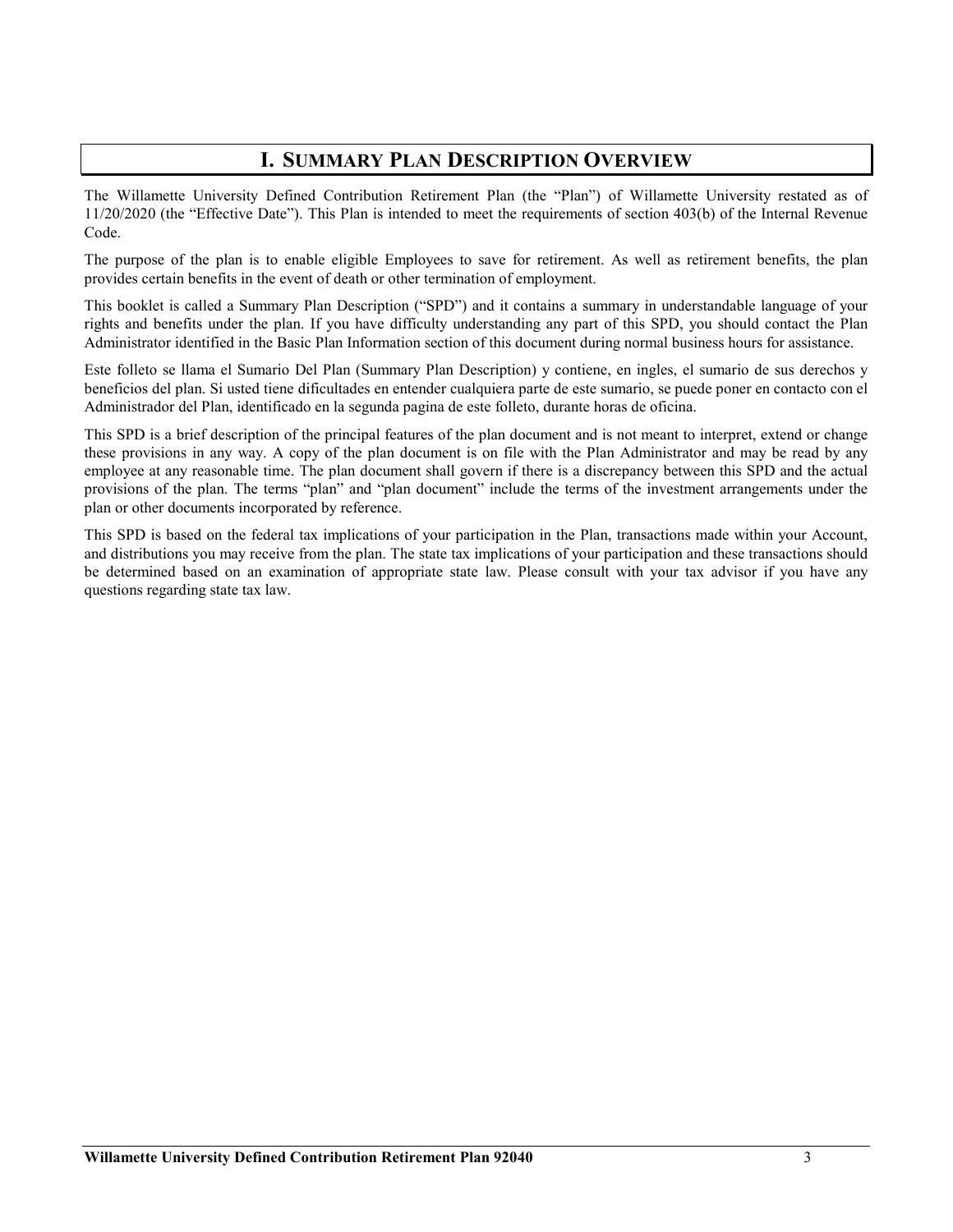# **II. BASIC PLAN INFORMATION**

<span id="page-3-0"></span>The information in this section contains general Plan information and definitions for some of the terms that may be used in this SPD.

#### **A. Beneficiary**

This is the person or persons (including a trust) you designate, or who are identified by the plan document if you fail to designate or improperly designate, who will receive your benefits in the event of your death based on the provisions of the investment arrangements and distribution options under the Plan. If you are married and wish to designate a beneficiary other than your spouse, then your spouse must authorize that designation through proper channels.

#### **B. Employer and Plan Sponsor**

Willamette University

900 State Street

Salem, OR 97301

503-370-6210

The Employer's federal tax identification number is: 93-0386972

#### **C. ERISA**

The Employee Retirement Income Security Act of 1974 (ERISA) identifies the rights of Participants and Beneficiaries covered by a qualified retirement plan.

#### **D. Fidelity Investments Contact Information**

Fidelity Workplace Services LLC is the recordkeeper of your Plan. To the extent agreed upon in separate custodial agreements, Fidelity Management Trust Company is the Plan's Custodian. To view the portion of your account invested through Fidelity, make changes to investments, or perform transactions, please use the contact information below:

Phone number: 800-343-0860

Website: www.netbenefits.com/atwork

# **E. Highly Compensated Employee**

An Employee is considered a Highly Compensated Employee if (i) at any time during the current or prior year you own, or are considered to own, at least five percent of your Employer, or (ii) received compensation from your Employer during the prior year in excess of \$130000, as adjusted.

# **F. Participant**

A Participant is an eligible Employee who has satisfied the eligibility and entry date requirements and is eligible to participate in the Plan or a formerly eligible Employee who has an Account balance remaining in the Plan.

#### **G. Plan Type and Plan Year**

The Willamette University Defined Contribution Retirement Plan has been adopted to provide you with the opportunity to save for retirement on a tax advantaged basis. This Plan is a type of retirement plan known as a 403(b) plan. More information about the contributions made to the plan can be found in Section III, Contributions. The Plan Year is the twelvemonth period ending on December 31.

#### **H. Plan Administrator**

The Plan Administrator is responsible for the administration and operation of the Plan and its duties are identified in the plan document. In general, the Plan Administrator is responsible for providing you and your Beneficiaries with information about your rights and benefits under the Plan. The Plan Administrator maintains the Plan records, including your account information, provides you with the forms you need to complete for Plan participation, and directs the payment of your account at the appropriate time. The Plan Administrator will also allow you to review the formal Plan document and certain other materials related to the Plan. If you have any questions about the Plan or your participation, you should contact the Plan Administrator. The Plan Administrator may designate other parties to perform some duties of the Plan Administrator, and some duties are the responsibility of the investment provider(s) to the Plan. The Plan Administrator has the complete power,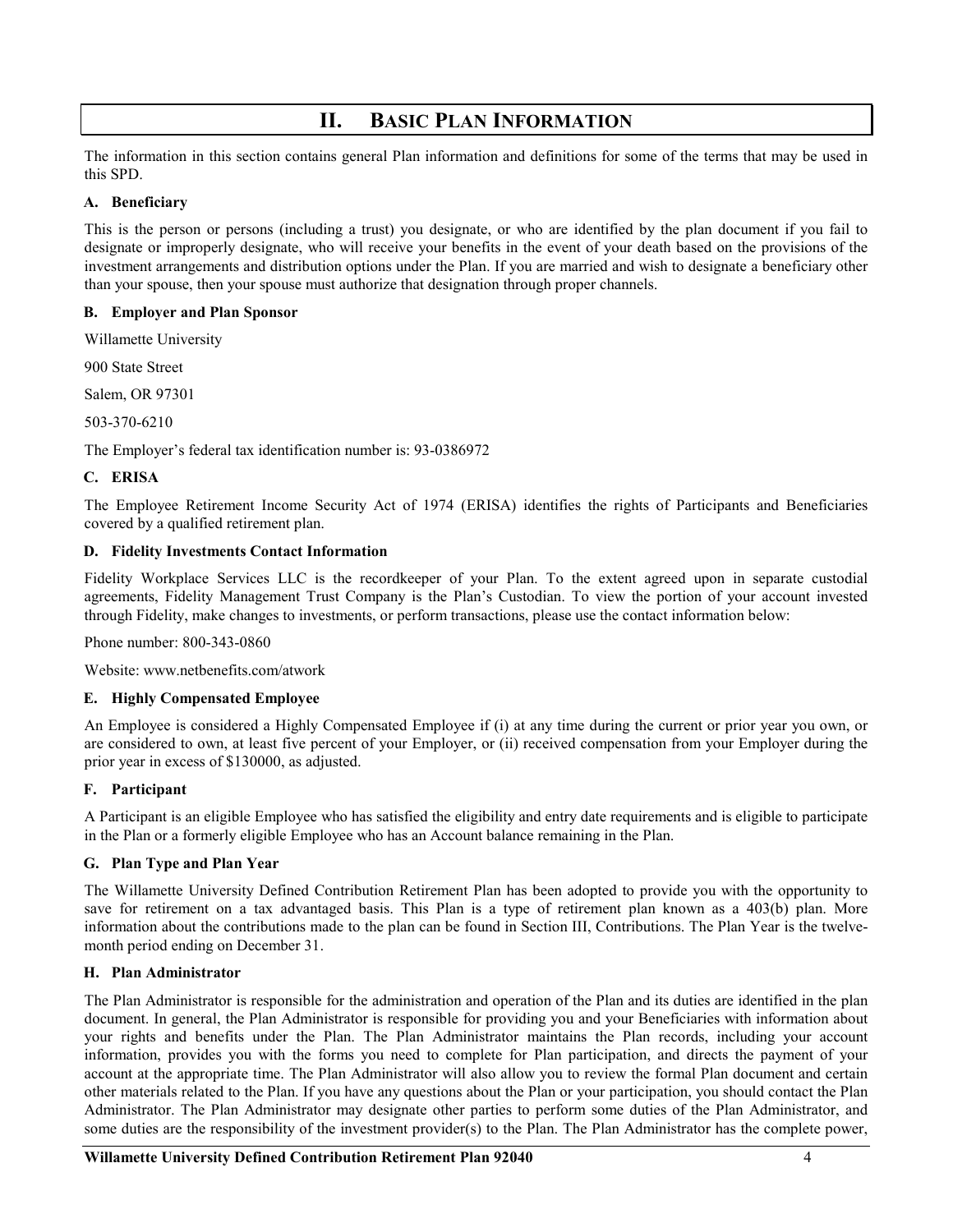in its sole discretion, to determine all questions arising in connection with the administration, interpretation, and application of the Plan (and any related documents and underlying policies). Any such determination by the Plan Administrator is conclusive and binding upon all persons. The name and address of the Plan Administrator is:

# **I. Plan Number**

The three digit IRS number for the Plan is 002.

# **J. Service of Process**

Service of legal process may be made upon the Employer or Plan Administrator at the Employer's address above.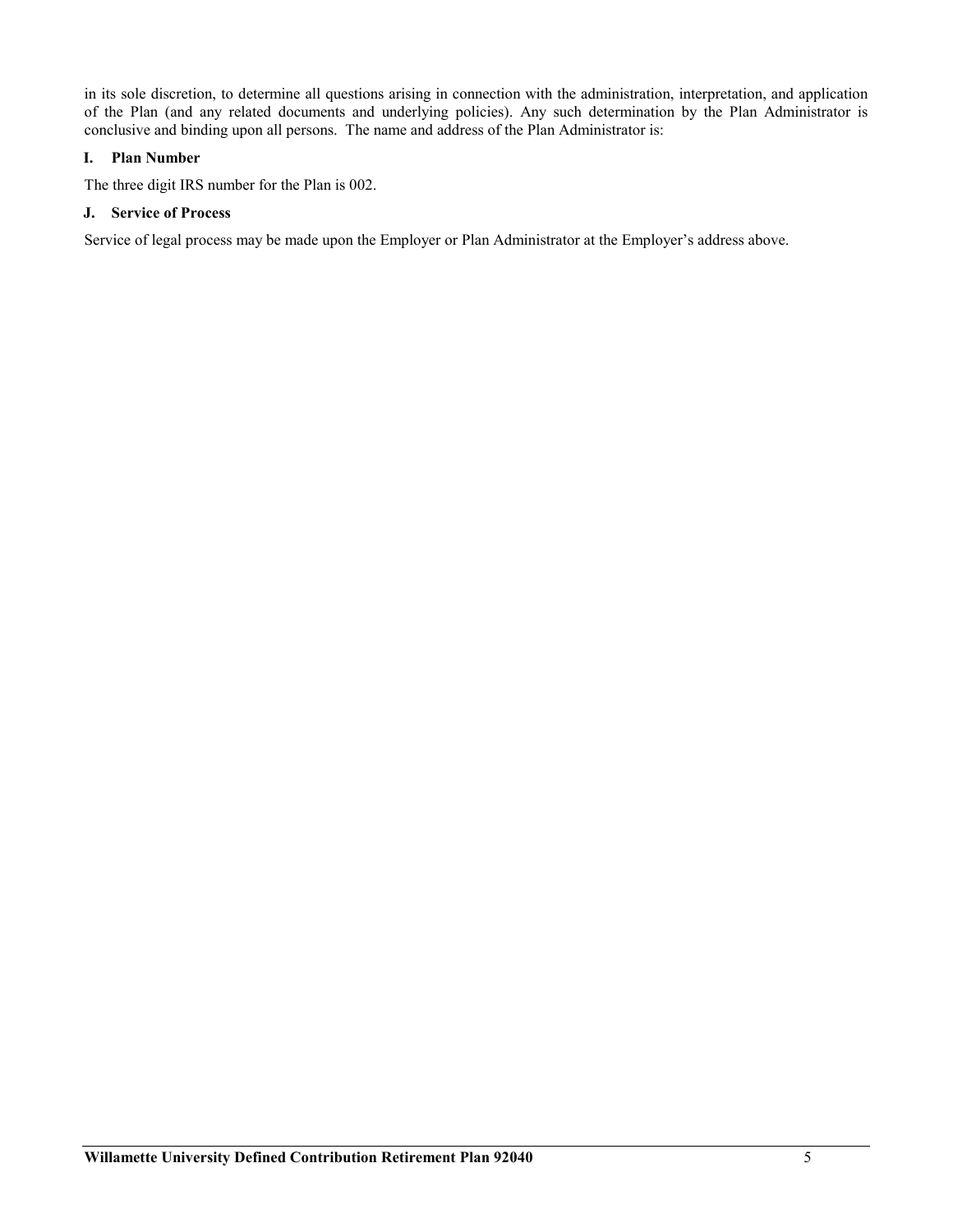# **III. PARTICIPATION**

# <span id="page-5-0"></span>**A. Eligible Employees**

You are eligible to participate in the Plan if you are an Employee

However, some Employees are excluded from certain contribution types as shown below:

|                    | <b>Excluded Employees</b>                                                                          |  |  |
|--------------------|----------------------------------------------------------------------------------------------------|--|--|
| Elective Deferrals | <b>Student Employees</b>                                                                           |  |  |
|                    | Employees who normally work less than 20 hours per week (unless you complete a<br>Year of Service) |  |  |
| Nonelective        | <b>Student Employees</b>                                                                           |  |  |
|                    | Adjunct and visiting professors; temporary staff                                                   |  |  |

You are not eligible to participate if you are a leased employee or an individual who is a signatory to a contract, letter of agreement, or other document that acknowledges your status as an independent contractor not entitled to benefits under the Plan and you are not otherwise classified by the Employer as a common law employee or the Employer does not withhold income taxes, file Form W-2 (or any replacement form), or remit Social Security payments to the Federal government for you, even if you are later adjudicated to be a common law employee.

# **B. Eligibility Requirements and Entry Dates**

You will become eligible to participate in the Plan according to the following condition(s). Elective deferrals have no requirements and you may begin participating immediately once employed.

|                                                                       | Age Requirement | Service Requirement                                                              | <b>Entry Date</b>       |
|-----------------------------------------------------------------------|-----------------|----------------------------------------------------------------------------------|-------------------------|
| Nonelective (other than<br>Safe Harbor Nonelective,<br>if applicable) | 18.0            |                                                                                  | First day of each month |
| <b>Mandatory Contributions</b>                                        | None            | None<br>Months of service in which<br>at least Hours of Service are<br>completed | First day of each month |

Safe Harbor Contributions**:** Participants who are eligible to make elective deferrals to the Plan are *generally* eligible for the safe harbor contribution. Please see the Contributions section of this SPD for a description of any exceptions.

# **C. Eligibility Service Calculation**

In determining whether you satisfy the minimum service requirements to participate under the Plan, all service you perform for the Employer will generally be counted.

**Year of Service.** You will be credited with a Year of Service at the end of the twelve month period beginning on your date of hire.

# **D. Special Eligibility Conditions**

# **Reclassified Employees**

Regardless of the above, if it is determined that your Employer erroneously classified you as a non-Employee and you should have been treated as an Employee, you are not entitled to participate in the Plan.

# **Rehired Employees**

If you are no longer a Participant because of a termination of employment, and you are rehired, then you will be able to participate in the Plan on the date on which you are rehired if you are otherwise eligible to participate in the Plan.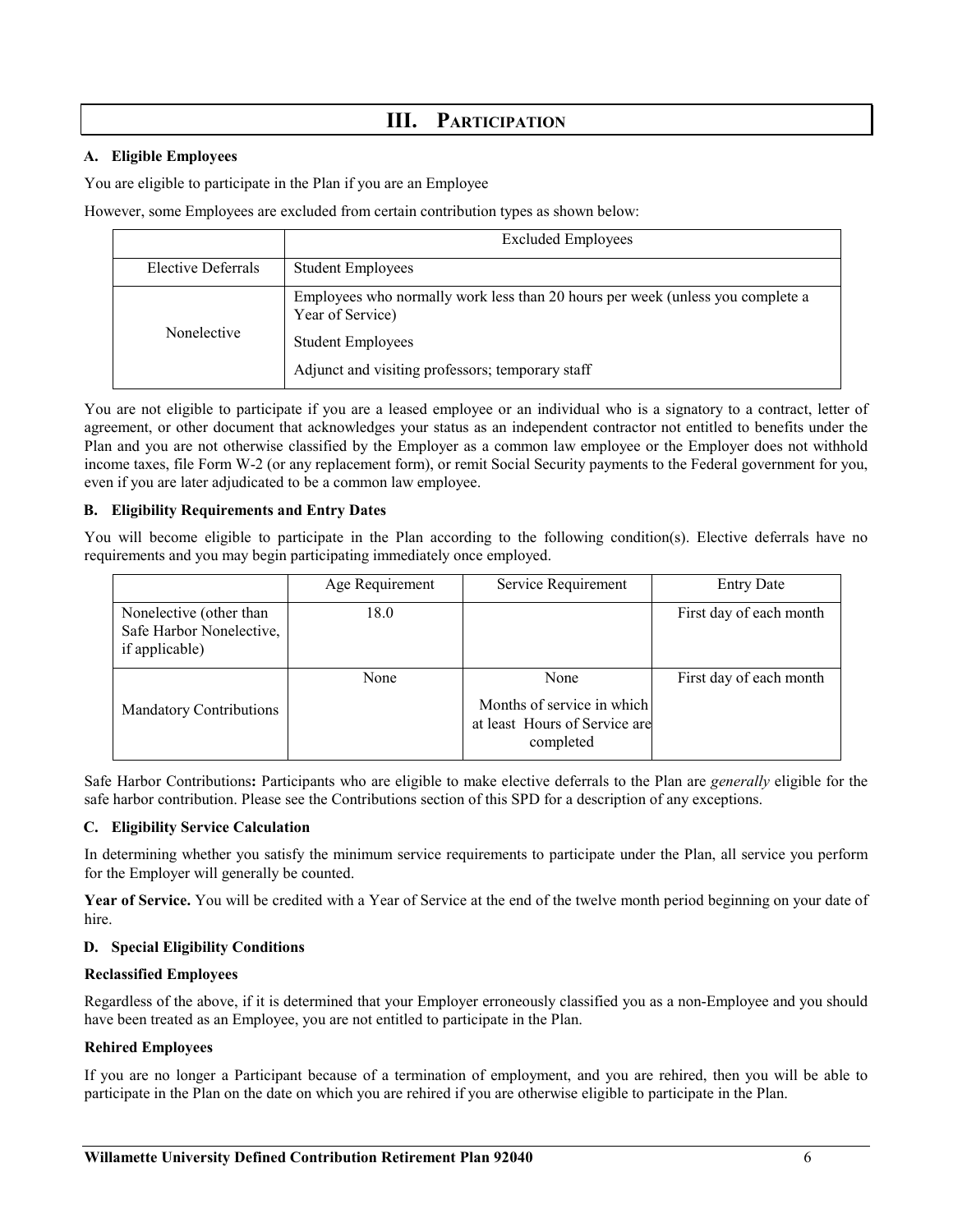**Break in Service.** For eligibility purposes, you will have a Break in Service if you are not employed with the Employer for a period of at least twelve consecutive months. However, if you are absent from work for certain leaves of absence such as a maternity or paternity leave, the twelve consecutive month period beginning on the first anniversary of your first day of such absence will not constitute a Break in Service.

**Military Service.** If you are a veteran and are reemployed under the Uniformed Services Employment and Reemployment Rights Act of 1994, your qualified military service might be considered service with the Employer. If you might be affected by this law, ask the Plan Administrator for further details.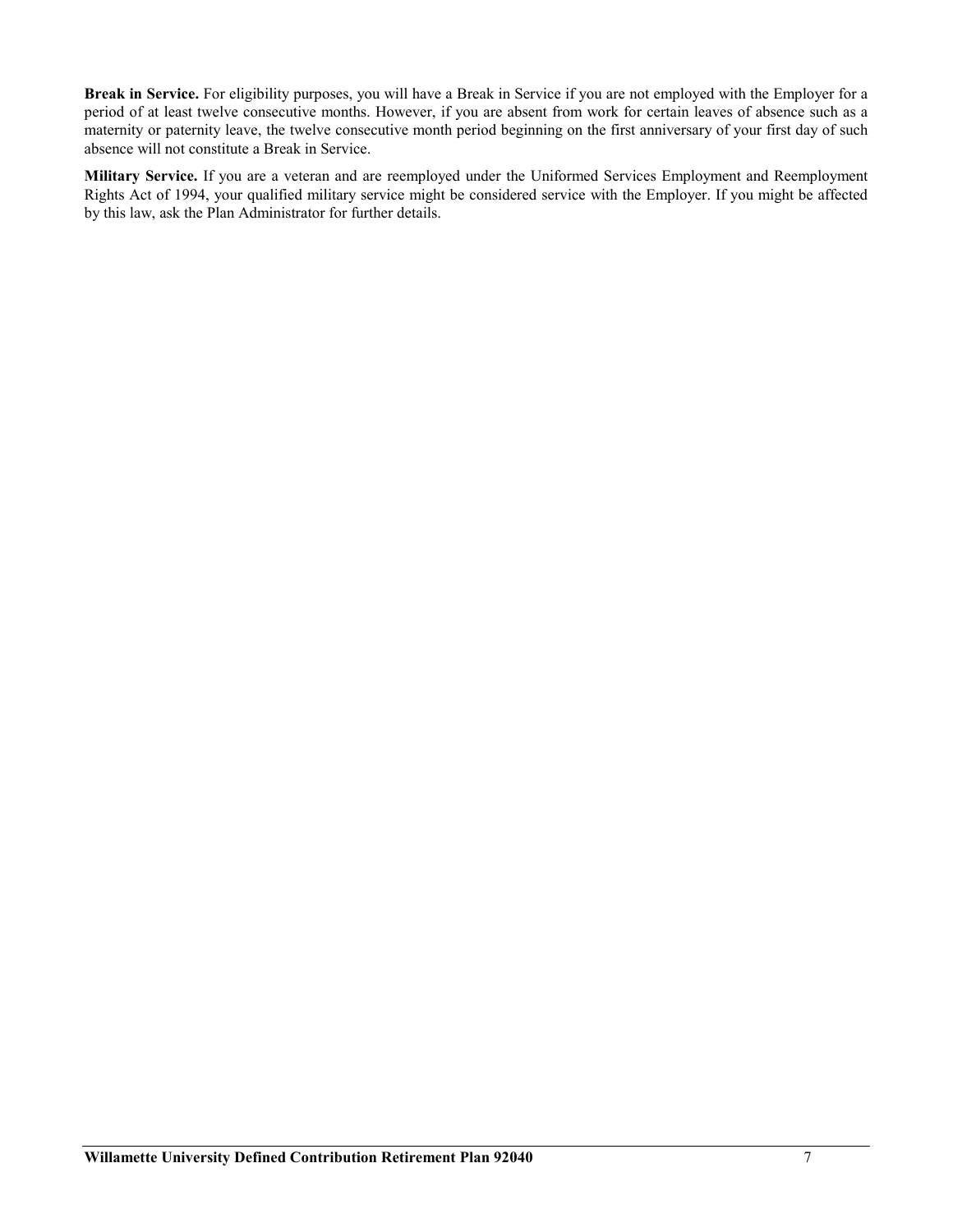# **IV. COMPENSATION AND CONTRIBUTIONS**

#### <span id="page-7-0"></span>**A. Compensation**

Compensation must be defined to compute contributions under the Plan. Tax laws limit the amount of compensation that may be taken into account each Plan Year; the maximum amount for the 2020 year is \$285,000.

Generally, eligible compensation for computing contribution allocations under the Plan is the taxable compensation for a Plan Year.

Eligible compensation for computing elective deferrals under the Plan is the taxable compensation. For elective deferrals, the following applies: Compensation is defined as information required to be reported under Code Section 6041 and 6051, and 6052 (Wages, tips, and other compensation as reported on Form W-2). Compensation is defined as wages within the meaning of Code Section 3401(a), and all other payments of compensation to an Employee by the Employer (in the course of the Employer's trade or business) for which the Employer is required to furnish the Employee a written statement under Code Section 6041(d) and 6051(a)(3), and 6052. Compensation also includes 403(b) deferrals and section 125 reductions. Compensation must be determined without regard to any rules under Code Section 3401(a) that limit the remuneration included in wages based on the nature or location of the employment or the services performed (such as the exception for agricultural labor in Code Section  $3401(a)(2)$ . Compensation excludes overtime, bonuses, supplemental remuneration (compensation that is not part of the base salary, including, but not limited to stipends for project woks, research, or other services provided by the employee in a capacity that is generally unrelated to his or her ordinary employment with Willamette, and compensation that is provided through "off-line" or "external" funds/resources), reimbursements or other expense allowances, fringe benefits (cash & noncash), moving expenses, deferred compensation, and welfare benefits..

Eligible compensation for computing employer matching under the Plan is the taxable compensation. For employer matching contributions, the following applies: Compensation is defined as information required to be reported under Code Section 6041 and 6051, and 6052 (Wages, tips, and other compensation as reported on Form W-2). Compensation is defined as wages within the meaning of Code Section 3401(a), and all other payments of compensation to an Employee by the Employer (in the course of the Employer's trade or business) for which the Employer is required to furnish the Employee a written statement under Code Section  $6041(d)$  and  $6051(a)(3)$ , and  $6052$ . Compensation also includes  $403(b)$  deferrals and section 125 reductions. Compensation must be determined without regard to any rules under Code Section 3401(a) that limit the remuneration included in wages based on the nature or location of the employment or the services performed (such as the exception for agricultural labor in Code Section  $3401(a)(2)$ ). Compensation excludes overtime, bonuses, supplemental remuneration (compensation that is not part of the base salary, including, but not limited to stipends for project woks, research, or other services provided by the employee in a capacity that is generally unrelated to his or her ordinary employment with Willamette, and compensation that is provided through "off-line" or "external" funds/resources), reimbursements or other expense allowances, fringe benefits (cash & noncash), moving expenses, deferred compensation, and welfare benefits..

Eligible compensation for computing employer nonelective under the Plan is the taxable compensation. For employer nonelective contributions, the following applies: Compensation is defined as information required to be reported under Code Section 6041 and 6051, and 6052 (Wages, tips, and other compensation as reported on Form W-2). Compensation is defined as wages within the meaning of Code Section 3401(a), and all other payments of compensation to an Employee by the Employer (in the course of the Employer's trade or business) for which the Employer is required to furnish the Employee a written statement under Code Section 6041(d) and 6051(a)(3), and 6052. Compensation also includes 403(b) deferrals and section 125 reductions. Compensation must be determined without regard to any rules under Code Section 3401(a) that limit the remuneration included in wages based on the nature or location of the employment or the services performed (such as the exception for agricultural labor in Code Section  $3401(a)(2)$ ). Compensation excludes overtime, bonuses, supplemental remuneration (compensation that is not part of the base salary, including, but not limited to stipends for project woks, research, or other services provided by the employee in a capacity that is generally unrelated to his or her ordinary employment with Willamette, and compensation that is provided through "off-line" or "external" funds/resources), reimbursements or other expense allowances, fringe benefits (cash & noncash), moving expenses, deferred compensation, and welfare benefits..

Eligible compensation for computing after-tax (and/or mandatory) contributions under the Plan is the taxable compensation. For after-tax (and/or mandatory) contributions, the following applies: Compensation is defined as information required to be reported under Code Section 6041 and 6051, and 6052 (Wages, tips, and other compensation as reported on Form W-2). Compensation is defined as wages within the meaning of Code Section 3401(a), and all other payments of compensation to an Employee by the Employer (in the course of the Employer's trade or business) for which the Employer is required to furnish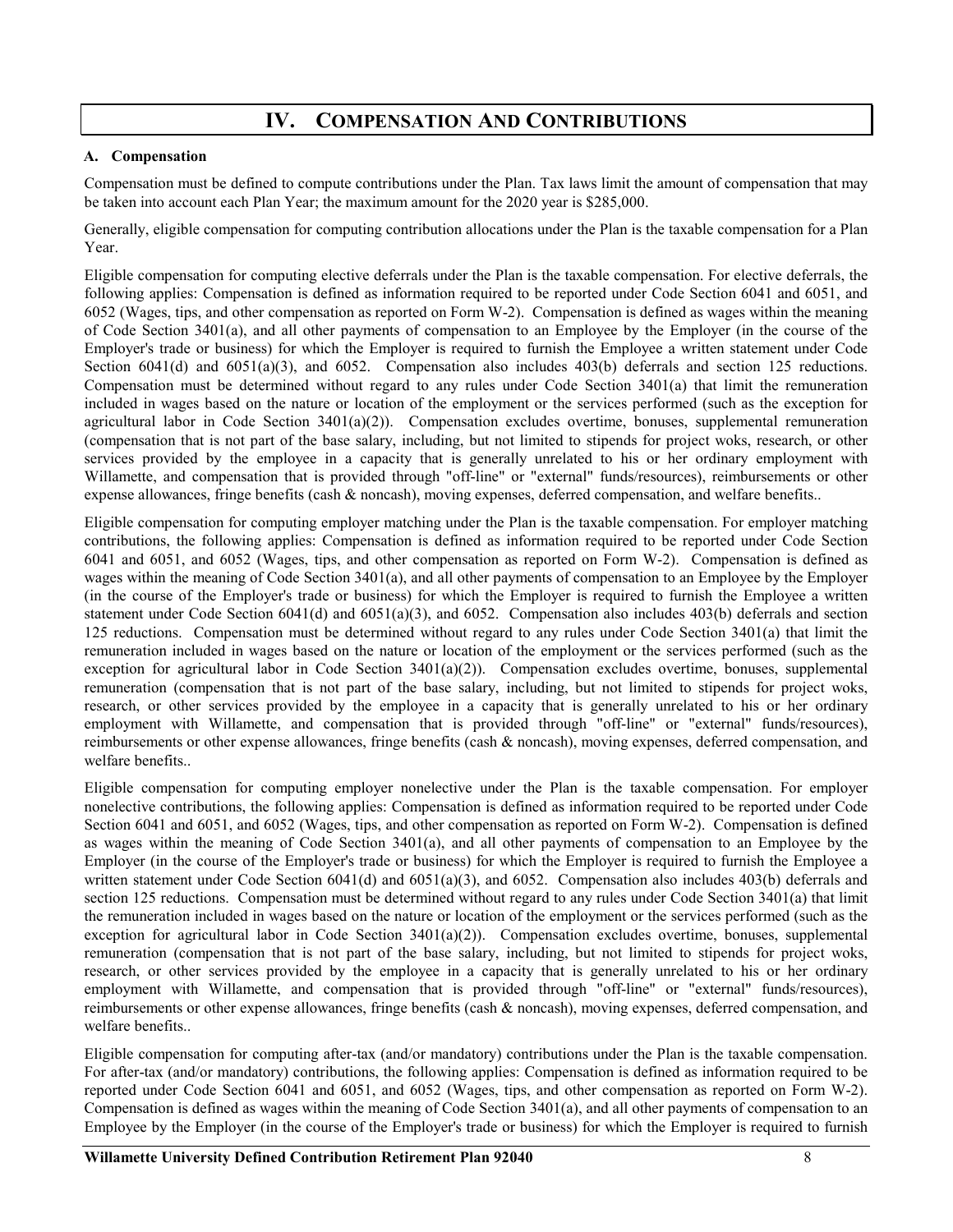the Employee a written statement under Code Section  $6041(d)$  and  $6051(a)(3)$ , and  $6052$ . Compensation also includes  $403(b)$ deferrals and section 125 reductions. Compensation must be determined without regard to any rules under Code Section 3401(a) that limit the remuneration included in wages based on the nature or location of the employment or the services performed (such as the exception for agricultural labor in Code Section  $3401(a)(2)$ ). Compensation excludes overtime, bonuses, supplemental remuneration (compensation that is not part of the base salary, including, but not limited to stipends for project woks, research, or other services provided by the employee in a capacity that is generally unrelated to his or her ordinary employment with Willamette, and compensation that is provided through "off-line" or "external" funds/resources), reimbursements or other expense allowances, fringe benefits (cash  $\&$  noncash), moving expenses, deferred compensation, and welfare benefits..

The definition of compensation for your plan for purposes of computing contributions excludes certain amounts as indicated below.

| <b>Contribution Type</b> | <b>Exclusion(s)</b> |
|--------------------------|---------------------|
| All contribution types   | fringe benefits     |
|                          | bonus               |
|                          | overtime            |

In addition, the following compensation adjustments apply: Supplemental remuneration (compensation that is not part of the base salary, including but not limited to stipends for project work, research, or other services provided by the employee in a capacity that is generally unrelated to his or her ordinary employment with Willamette, and compensation that is provided through "off-line" or "external" funds/resources).

# **1. Compensation for First Year of Participation**

Compensation for your first year of eligible Plan participation will be measured for certain contribution source types as indicated below.

| <b>Contribution Type</b>                                   | <b>Compensation for First Year of Eligible Plan Participation</b> |
|------------------------------------------------------------|-------------------------------------------------------------------|
| Elective Deferrals                                         | For the entire Plan Year                                          |
| <b>Employer Match</b>                                      | For the entire Plan Year                                          |
| <b>Employer Nonelective</b>                                | For the entire Plan Year                                          |
| After-tax and/or Mandatory<br>Contributions, if applicable | For the entire Plan Year                                          |

# **2. Post-severance Compensation**

Compensation received after you have left employment includes post-severance regular pay, leave cash-outs, and deferred compensation, and excludes post-severance disability continuation payments, and certain Deemed Includible Compensation.

# **B. Contributions**

# **1. Elective Deferrals**

You may elect to reduce your compensation by a specific percentage or dollar amount and have that amount contributed to the Plan as an elective deferral. The amount you defer is treated as compensation for purposes of Social Security taxes.

You may elect to defer a portion of your compensation payable on or after your Entry Date. Such election will become effective as soon as administratively feasible after it is received by the Plan Administrator. Your election will remain in effect until you modify or terminate it. You may revoke or make modifications to your salary deferral election in accordance with procedures that the Employer provides. Contact the Plan Administrator for further information. Your elective deferrals cannot be forfeited for any reason, however, there are special Internal Revenue Code rules that must be satisfied and may require that some of your contributions be returned to you.

Your total elective deferrals in any taxable year cannot exceed a dollar limit which is set by law. The limit is \$19500 (in 2020; thereafter as adjusted by the Secretary of the Treasury). This is an aggregate limit that applies to all deferrals you may make under this Plan and any other cash or deferred arrangements (including 401(k) plans, simplified employee pensions or other 403(b) plans, but excluding 457 plans) in which you are participating. Generally, if your total deferrals under all cash or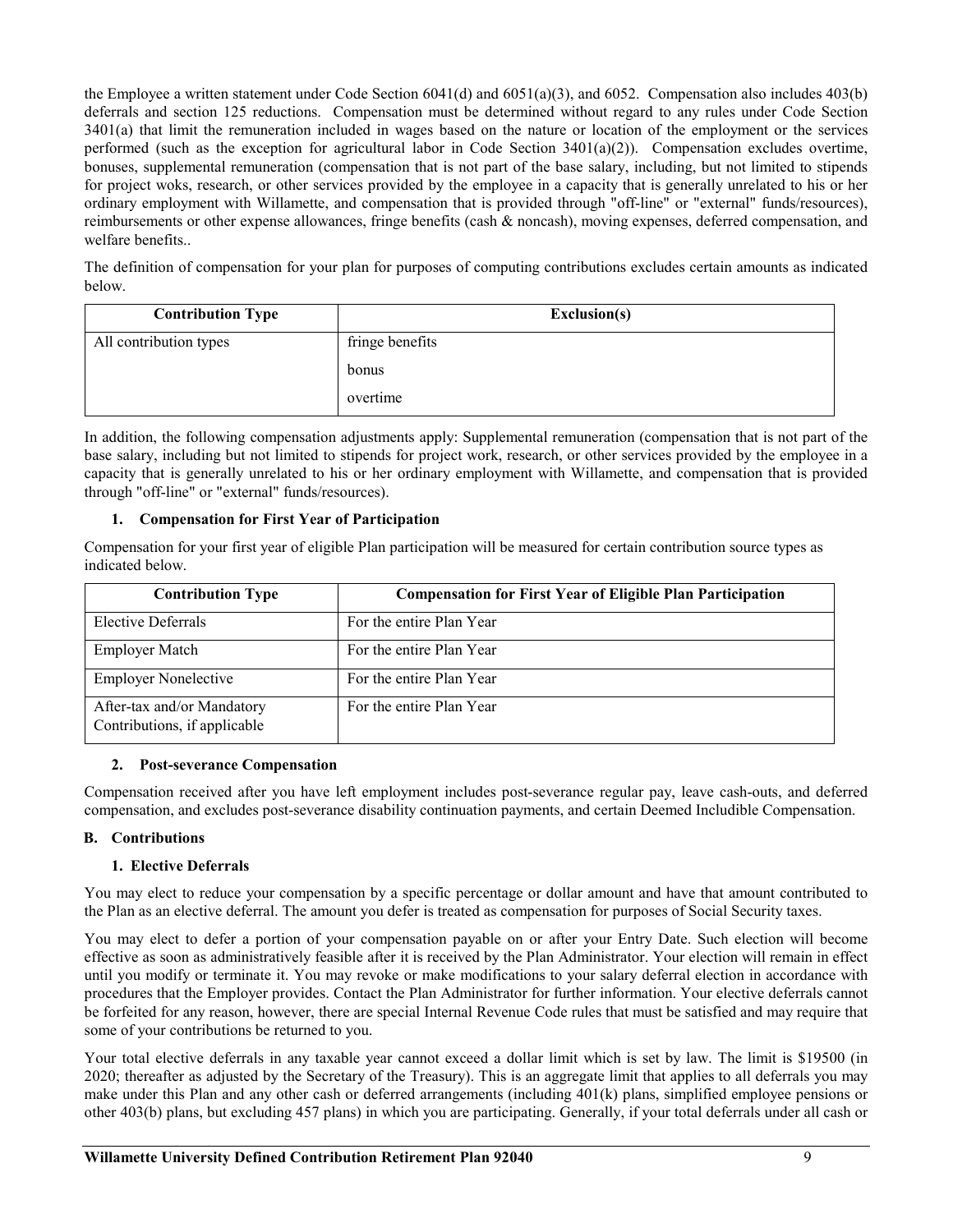deferred arrangements for a calendar year exceed the annual dollar limit, then the excess must be returned to you in order to avoid adverse tax consequences. If you participate in more than one plan, you must decide from which plan or arrangement you would like to return the excess. If you decide that the excess should be distributed from this Plan, you must communicate this in writing to the Plan Administrator no later than the March 1st following the close of the calendar year in which such excess deferrals were made.

- **a. Pre-Tax Deferrals:** If you elect to make Pre-Tax Deferrals, then your taxable income is reduced by the deferral contributions so you pay less in federal income taxes. Later, when the Plan distributes the deferrals and earnings, you will pay the taxes on those deferrals and the earnings. Therefore, with a Pre-Tax Deferral, federal income taxes on the elective deferral contributions and on the earnings are only postponed. Eventually, you will have to pay taxes on these amounts.
- **b. Roth Deferrals:** If you elect to make Roth Deferrals, the elective deferrals are subject to federal income taxes in the year of elective deferral. However, the elective deferrals and, in certain cases, the earnings on the elective deferrals are not subject to federal income taxes when distributed to you. In order for the earnings to be tax free, you must meet certain conditions. For purposes of this SPD, "elective deferrals" generally means both Pre-Tax Deferrals and Roth Deferrals.
- **c. Age 50 Catch-up Deferrals:** If you are at least age 50 or older by the end of the calendar year, you may elect to defer additional amounts up to \$6500 (in 2020; thereafter as adjusted by the Secretary of the Treasury) as an Age 50 Catch-up Deferral. You can defer the additional amounts regardless of any other limitations on the amount you can defer to the Plan.

# **2. Rollover contributions**

Subject to the provisions of your investment arrangements and the Plan's terms and policies, if you are an eligible employee you are generally permitted to roll into the Plan distributions you have received from other plans and certain IRAs. You may ask the Plan Administrator of the other plan or the trustee or custodian of the IRA to directly transfer (a "direct rollover") to this Plan all or a portion of any amount that you are entitled to receive as a distribution from such plan. Alternatively, you may elect to deposit any amount eligible to be rolled over within 60 days of your receipt of the distribution. Your rollover contribution will be accounted for in a "rollover account" and will always be 100% vested. Rollover contributions will be affected by any investment gains or losses. Any Roth deferrals that are accepted as rollovers in this Plan will be accounted for separately.

# **3. Nonelective Employer Contributions**

- **a. Discretionary Nonelective contribution.** Each year, the Employer might make a discretionary nonelective contribution to the Plan. Your share of any contribution is determined below.
- **b. Nonelective contribution for Unused Leave (not eligible to be received in cash).** The Employer will contribute an amount equal to an Employee's current hourly rate of pay multiplied by the number of unused accumulated leave hours for the following leave types and Employees:
	- Sick leave

This contribution will be made for:

- Former Employees
	- o Only if number of accumulated hours exceeds 520
- **c. Nonelective contribution- Custom fixed formula.** With regard to the above Employer Contribution, a Participant may receive a one-time contribution to the Plan of up to \$5,000 upon retirement. Such contribution is based on sick leave accumulation of over 520 hours and a formula as defined in University policy (sick leave balance minus 520 hours divided by 3 times the employee's final hourly pay rate to a maximum of \$5,000, subject to the following service requirements: Employee must retire and be over 55 years of age, or have 30 years of service to the University.. This Article should not be construed to provide any guarantees of continuation of this benefit should such benefits be discontinued under the separate University policy that establishes this benefit)
- **d. Nonelective contribution for disabled Participants.** Your Employer will make Contributions may be made to the Plan pursuant to benefits under the University's Long Term Disability plan as part of a retirement contribution replacement benefit within such plan. Such contributions will be made to the extent such benefits continue to be provided under this separate plan. This Article should not be construed to guarantee the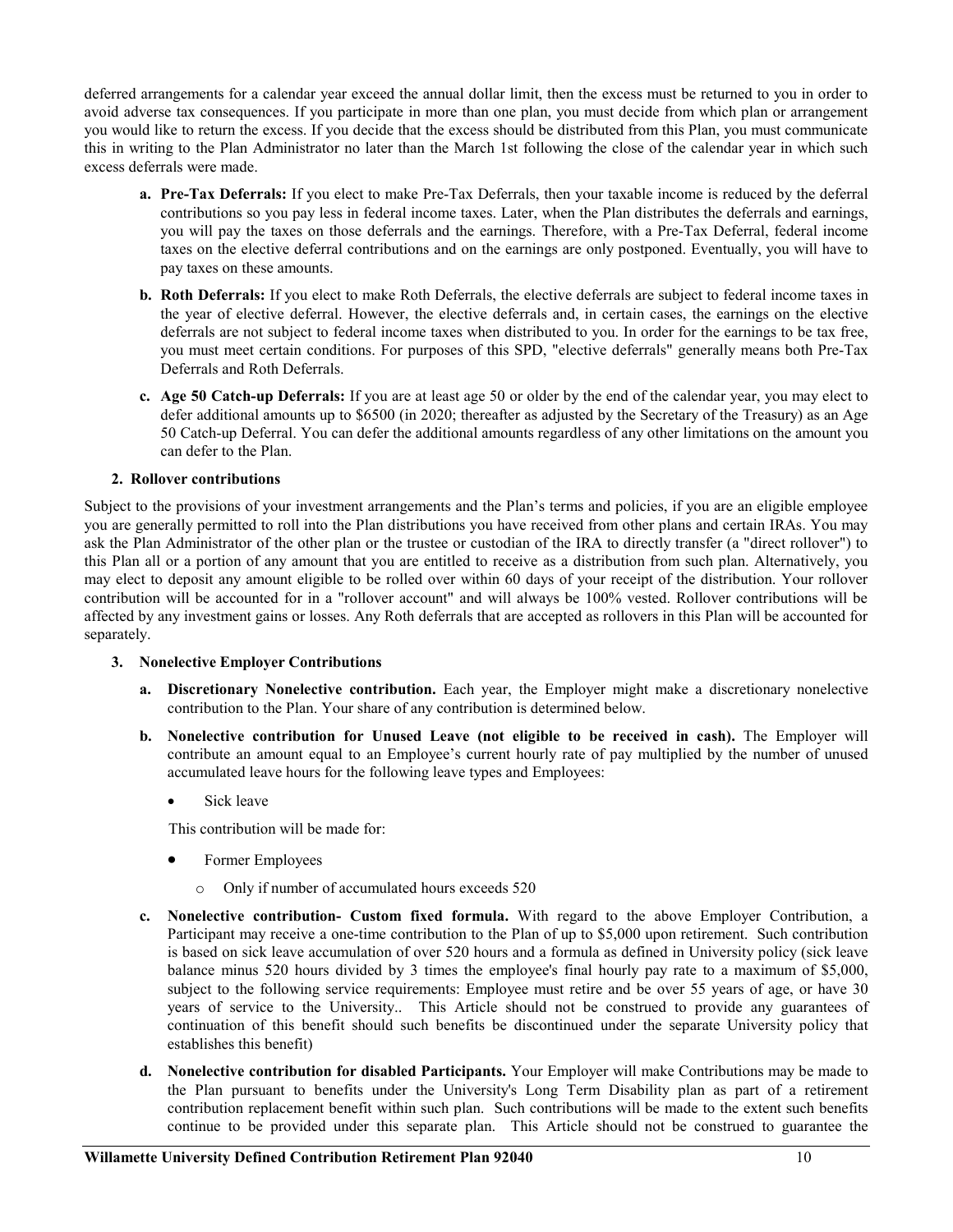continuance of such benefits under the LTD plan nonelective contribution for disabled Participants based on their deemed disability compensation for the following period: Contributions may be made to the Plan pursuant to benefits under the University's Long Term Disability plan as part of a retirement contribution replacement benefit within such plan. Such contributions will be made to the extent such benefits continue to be provided under this separate plan. This Article should not be construed to guarantee the continuance of such benefits under the LTD plan

- **e. Nonelective contribution for Former Employees- Discretionary.** Your Employer might make to the Plan a contribution with respect to former Employees who are no longer employed and have Deemed Includible Compensation. Your Employer will determine the amount and the timing of the Contribution in its discretion.
- **f. Allocation conditions.** You will always share in the nonelective contribution regardless of the amount of service you complete during the Plan Year.In order to share in the nonelective contribution, you must satisfy the following conditions:
- **g. Allocation calculation.** The nonelective contribution will be "allocated" or divided among Participants eligible to share in the contribution for the Plan Year. Your share of the nonelective contribution will be allocated to you in the same proportion that your compensation bears to the total compensation of all Participants. For example: If the nonelective contribution for the Plan Year is \$20,000 and Employee A's compensation for the Plan Year is \$25,000. The total compensation of all Participants eligible to share, including Employee A, is \$250,000. Employee A's share will be \$2,000.

#### **4. Service determination for allocation purposes.**

**Days of Service.** You will have completed the required number of days if you are employed by your Employer during the Plan Year for the specified number of days.

#### **5. Safe Harbor 403(b) Contributions**

This Plan is referred to as a"safe harbor" 403(b) plan." A safe harbor 403(b) plan is a plan design where the Employer commits to making certain contributions described below. This commitment to make contributions enables the Employer to simplify the administration of the Plan by ensuring that nondiscrimination regulations are met, which is why it is called a "safe harbor" plan. Before the beginning of each Plan Year, you will be provided with a comprehensive notice of your rights and obligations under the Plan. However, if you become eligible to participate in the Plan after the beginning of the Plan Year, then the notice will be provided to you on or before the date you are eligible.

- **a. Safe Harbor Nonelective Contribution.** The Employer will make a contribution equal to 3.00% of your compensation in order to maintain the "safe harbor" status of the plan. This contribution is 100% vested immediately.
- **6. Allocation of forfeitures.** If a Participant terminates employment before being fully vested, then the non-vested portion of the terminated Participant's account balance remains in the Plan and is called a forfeiture.

Forfeitures will be used by the Plan as follows:

- Reduce any nonelective contribution
- Pay Plan Expenses

Forfeitures attributable to nonelective contributions will be used by the Plan as follows:

- Reduce any nonelective contribution
- Pay Plan Expenses

Forfeitures attributable to matching contributions will be used by the Plan as follows:

- Reduce any nonelective contribution
- Pay Plan Expenses
- **7. Mandatory employee contributions.** As a condition of employment, you must agree to contribute mandatory employee contributions to the Plan as follows: 1.00% of your compensation each Plan Year. The mandatory employee contribution you make is a pre-tax contribution. This means that the mandatory employee contribution is not subject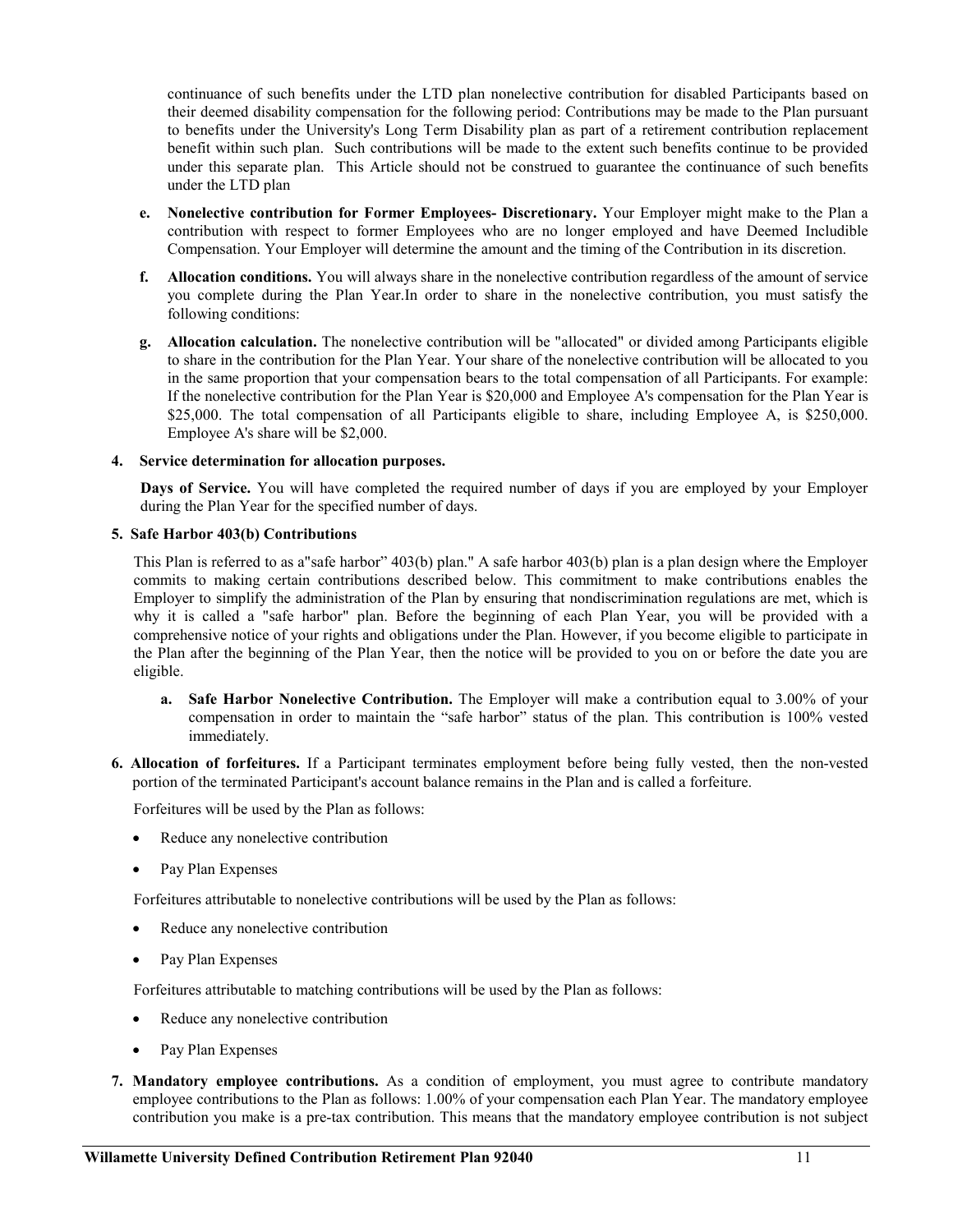to federal income taxes at the time of contribution, and in most cases, will not be subject to Social Security and Medicare taxes. You will always be 100% vested in any mandatory employee contributions you make to the Plan.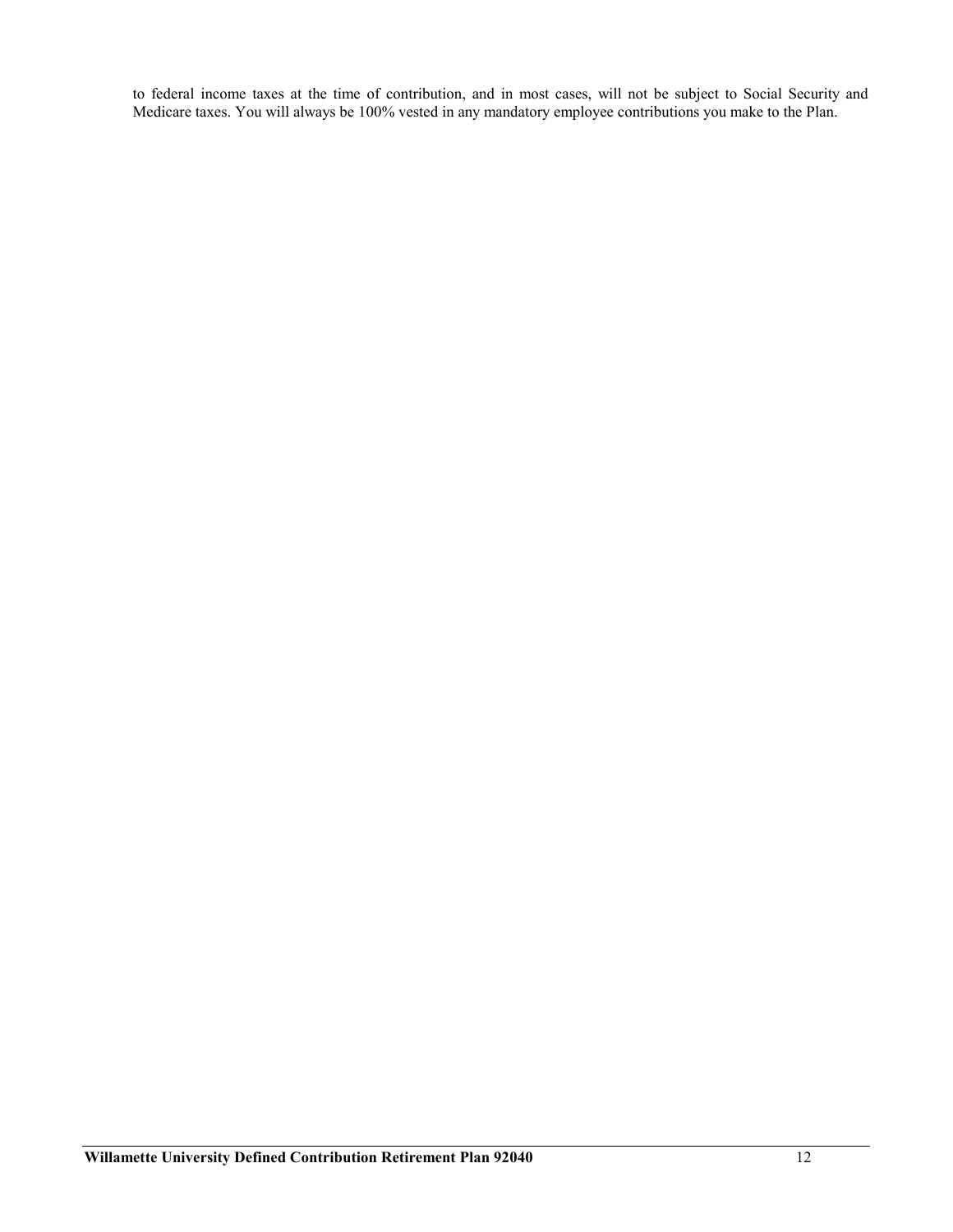# **V.INVESTMENTS, STATEMENTS, AND EXPENSES**

#### <span id="page-12-0"></span>**A. Investment arrangements**

The investment products you select (known as investment arrangements) may also affect the provisions of the Plan. In some cases the investment arrangements may limit your options under the Plan. This SPD does not address the provisions of the various investment arrangements. The Plan assets may be invested in mutual funds and Annuity Contracts. You should contact the Plan Administrator or the investment provider if you have questions about the provisions of your specific investment arrangements.

You will be able to direct the investment of your Plan account. The Plan Administrator will provide you with information on the investment choices available to you, the frequency with which you can change your investment choices and other information. When you direct investments, your account is segregated for purposes of determining the earnings or losses on these investments. Your account does not share in the investment performance for other Participants who have directed their own investments. You should remember that the amount of your benefits under the Plan will depend in part upon your choice of investments. Gains as well as losses can occur and your Employer and the Plan Administrator will not provide investment advice or guarantee the performance of any investment you choose. If you do not direct the investment of your Plan account, then your account will be invested in accordance with the default investment alternatives your Employer establishes under the Plan.

The Plan is intended to comply with Section 404(c) of ERISA. To the extent the Plan complies with this Section, then the fiduciaries of the Plan, including your Employer and the Plan Administrator, will be relieved of any legal liability for any losses which are the direct and necessary result of the investment directions that you give. You must follow procedures in giving investment directions. If you fail to do so, then your investment directions need not be followed.

# **B. Investment Provider(s)**

• Fidelity Investments

# **C. Contract Exchanges Vendor(s)**

- American Funds
- Standard Insurance
- TIAA-CREF
- VALIC

#### **D. Vendors and/or Investment Arrangements Frozen for New Contributions**

- Diversified Retirement Corporation and/or Transamerica Financial Life Insurance Company
- American Funds
- Standard Insurance
- Vanguard
- Calvert
- TIAA-CREF
- VALIC

#### **E. Statements**

Periodically, you will receive a benefit statement that provides information on your account balance and your investment returns. It is your responsibility to notify the Plan Administrator of any errors you see on any statements within 30 days after the statement is provided or made available to you.

#### **F. Plan expenses**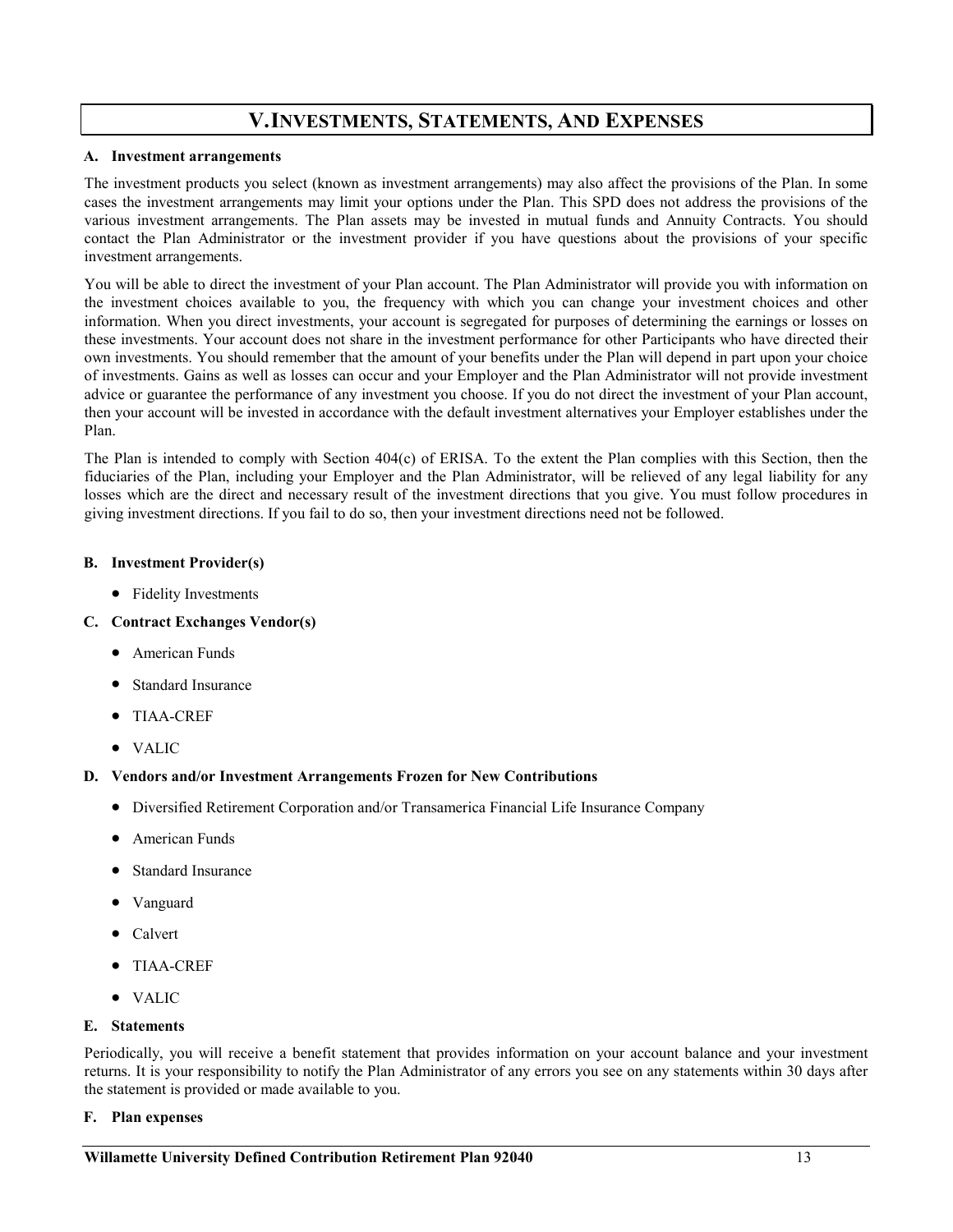Subject to the terms of the investment arrangements funding the plan, the Plan might pay some or all Plan related expenses except for a limited category of expenses which the law requires your Employer to pay. Generally, settlor expenses relate to the design, establishment or termination of the Plan. The expenses charged to the Plan might be charged pro rata to each Participant in relation to the size of each Participant's account balance or might be charged equally to each Participant. In addition, some types of expenses might be charged only to some Participants based upon their use of a Plan feature or receipt of a Plan distribution. Finally, the Plan might charge expenses in a different manner as to Participants who have terminated employment with your Employer versus those Participants who remain employed with your Employer. Your Employer might, from time to time, change the manner in which expenses are allocated. This is only a general statement about the possible treatment of Plan expenses.

- **Terminated employees.** After you terminate employment, subject to the terms of the investment arrangements funding the Plan, your Employer reserves the right to charge your account for your pro rata share of the Plan's administration expenses, regardless of whether your Employer pays some of these expenses on behalf of current employees.
- **Expenses allocated to individual accounts.** There are certain other expenses that might be paid just from your account subject to the terms of the investment arrangements funding the Plan. These are expenses that are specifically incurred by, or attributable to, you. For example, if you are married and get divorced, the Plan might incur additional expenses if a court mandates that a portion of your account be paid to your ex-spouse. These additional expenses might be paid directly from your account (and not the accounts of other Participants) because they are directly attributable to you under the Plan. The Plan Administrator will inform you when there will be a charge (or charges) directly to your account.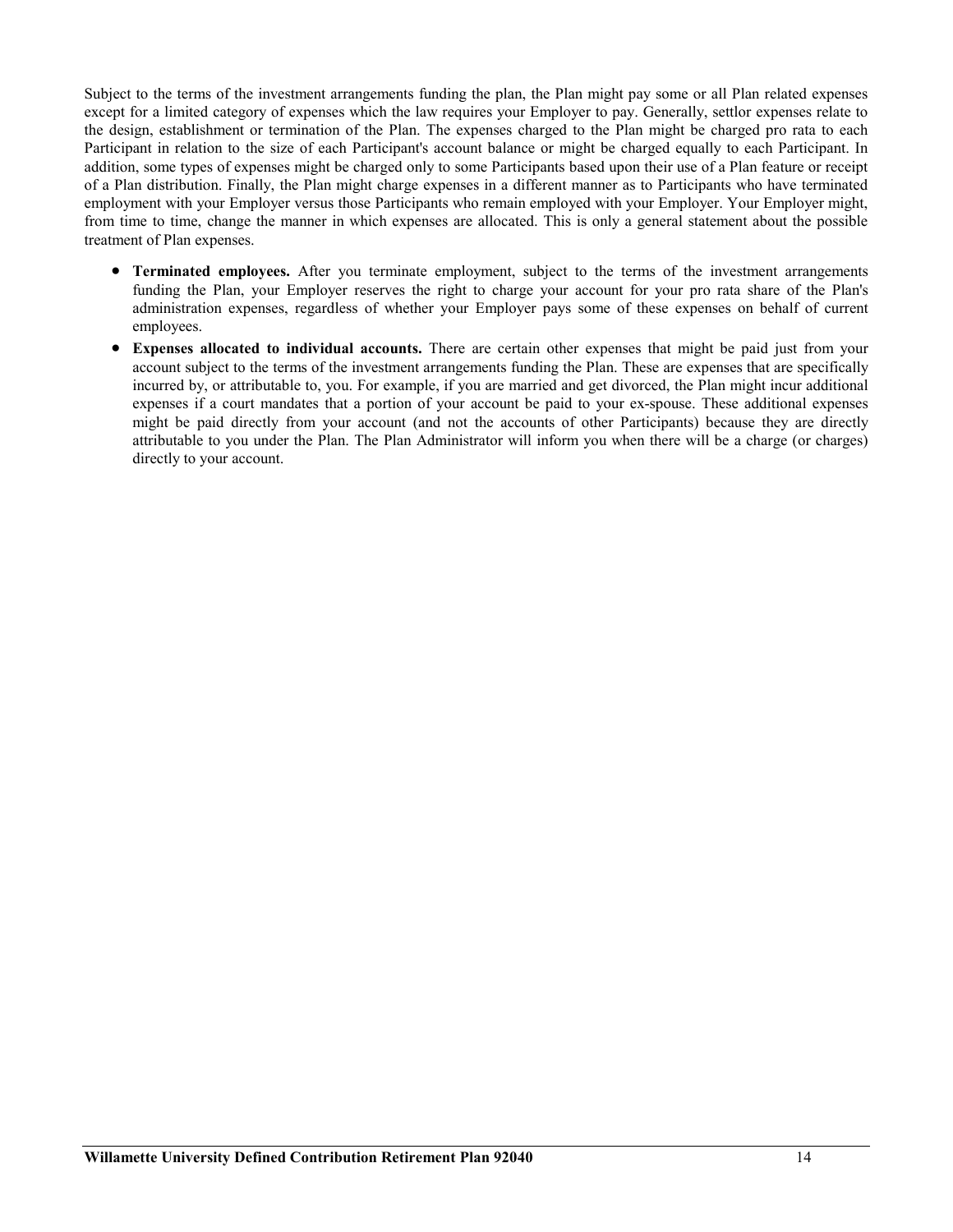# <span id="page-14-0"></span>**A. Vesting**

The term "vesting" refers to your nonforfeitable right to the money in your accounts. You receive vesting credit for the number of years that you have worked for your Employer. If you terminate your employment with your Employer, you may be able to receive a portion or all of your accounts based on your vested percentage.

You are always 100% vested in all of your Plan accounts.

# **1. 100% vested contributions.**

You are always 100% vested (which means that you are entitled to all of the amounts) in your accounts attributable to the following contributions:

- elective deferrals including Roth  $401(k)$  deferrals and catch-up contributions
- rollover contributions
- safe harbor contributions

# **2. Vesting schedules.**

Your vested percentage for certain Employer contributions is based on vesting Years of Service. This means at the time you stop working, your account balance attributable to contributions subject to a vesting schedule is multiplied by your vested percentage. The result, when added to the amounts that are always 100% vested, is your vested interest in the Plan, which is what you will actually receive from the Plan. However, you will always be 100% vested in all of your contributions if you are employed on or after your Normal Retirement Age. Vesting in accounts attributable to specific contribution types is described below.

**a. Additional vesting provisions.** Plan has a frozen Match source which is 100% Vested

# **B. Service for Vesting.**

**Year of Service.** You will be credited with a Year of Service for each twelve-month period from your date of hire until the date your employment terminates. The Plan Administrator will track your service and will credit you with a Year of Service in accordance with the terms of the Plan. If you have any questions regarding your vesting service, you should contact the Plan Administrator.

# **1. Rehired Employees.**

If you have no vested interest in the Plan when you leave, your account balance will be forfeited. However, if you are rehired before incurring five consecutive Breaks in Service, your account balance as of the date of your termination of employment will be restored, unadjusted for any gains or losses. If you are partially vested in your account balance when you leave, the non-vested portion of your account balance will be forfeited on the earlier of the date of the distribution of your vested account balance, or when you incur five consecutive Breaks in Service.

If you received a distribution of your vested account balance and are rehired, you may have the right to repay this distribution. If you repay the entire amount of the distribution, your Employer will restore your account balance with your forfeited amount. You must repay this distribution within five years from your date of rehire, or, if earlier, before you incur five consecutive Breaks in Service. If you were 100% vested when you left, you do not have the opportunity to repay your distribution.

**Break in Service.** For vesting purposes, you will have a Break in Service if you are not employed with the Employer for a period of at least twelve consecutive months. However, if you are absent from work for certain leaves of absence such as a maternity or paternity leave, the twelve consecutive month period beginning on the first anniversary of your first day of such absence will not constitute a Break in Service.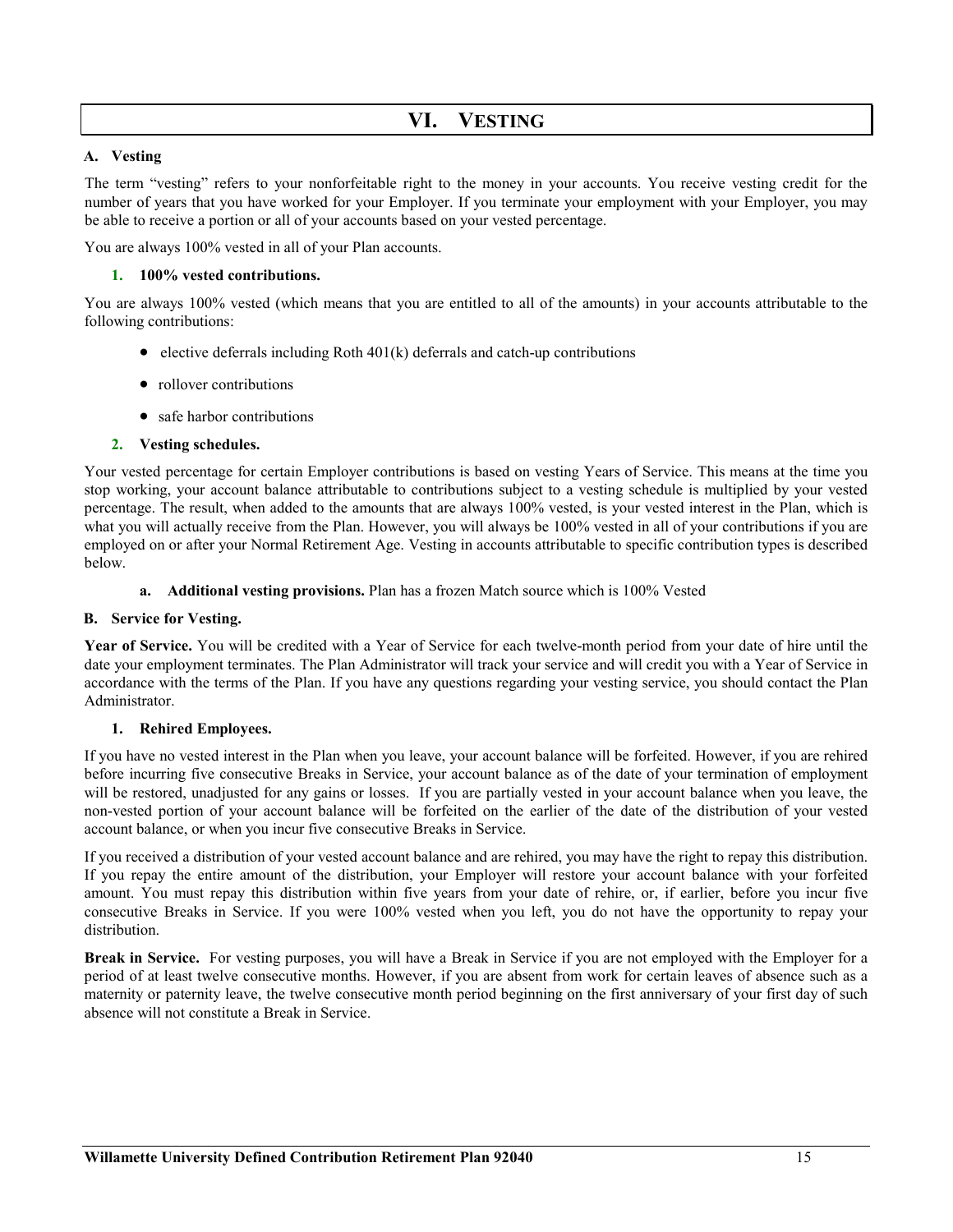# **VII. IN-SERVICE DISTRIBUTIONS**

<span id="page-15-0"></span>An in-service withdrawal, if allowed by the plan and available to you, is not in addition to your other benefits and will therefore reduce the value of the benefits you will receive at retirement. This distribution is made at your election subject to possible administrative limitations on the frequency and actual timing of such distributions. The terms of the investment arrangements that you selected for your Plan contributions might contain additional limits on when you can take a distribution, the form of distribution that is available, as well as your right to transfer among approved investment options. Please review both this SPD and the terms of your investment arrangements before requesting a distribution.

# **A. In general.**

#### **1. Withdrawal of rollover contributions.**

You may withdraw amounts in your rollover account:

• at any time

#### **B. Conditional Distributions.**

Generally you may receive a distribution from certain specified accounts prior to termination of employment provided you satisfy the applicable conditions described below.

#### **1. Attainment of age** 59.5.

- elective deferrals
- matching contributions
- nonelective contributions
- mandatory employee contributions
- custodial account
- qualified nonelective contributions
- safe harbor contributions
- **2. You incur a disability (as defined in the Plan).**
	- elective deferrals
	- matching contributions
	- nonelective contributions
	- mandatory employee contributions
	- custodial account
	- qualified nonelective contributions
	- safe harbor contributions

# **3. Qualified reservist distributions.**

If you: (i) are a reservist or National Guardsman; (ii) were/are called to active duty after September 11, 2001; and (iii) were/are called to duty for at least 180 days or for an indefinite period, you may take a distribution of your elective deferrals under the Plan while you are on active duty, regardless of your age. The 10% premature federal distribution penalty tax, normally applicable to Plan distributions made before you reach age 59 1/2, will not apply to the distribution. You also may repay the distribution to an IRA, without limiting amounts you otherwise could contribute to the IRA, provided you make the repayment within 2 years following your completion of active duty.

# **4. Distributions for deemed severance of employment.**

If you are on active military duty for more than 30 days, then the Plan generally treats you as having severed employment for purposes of receiving a distribution from the Plan from: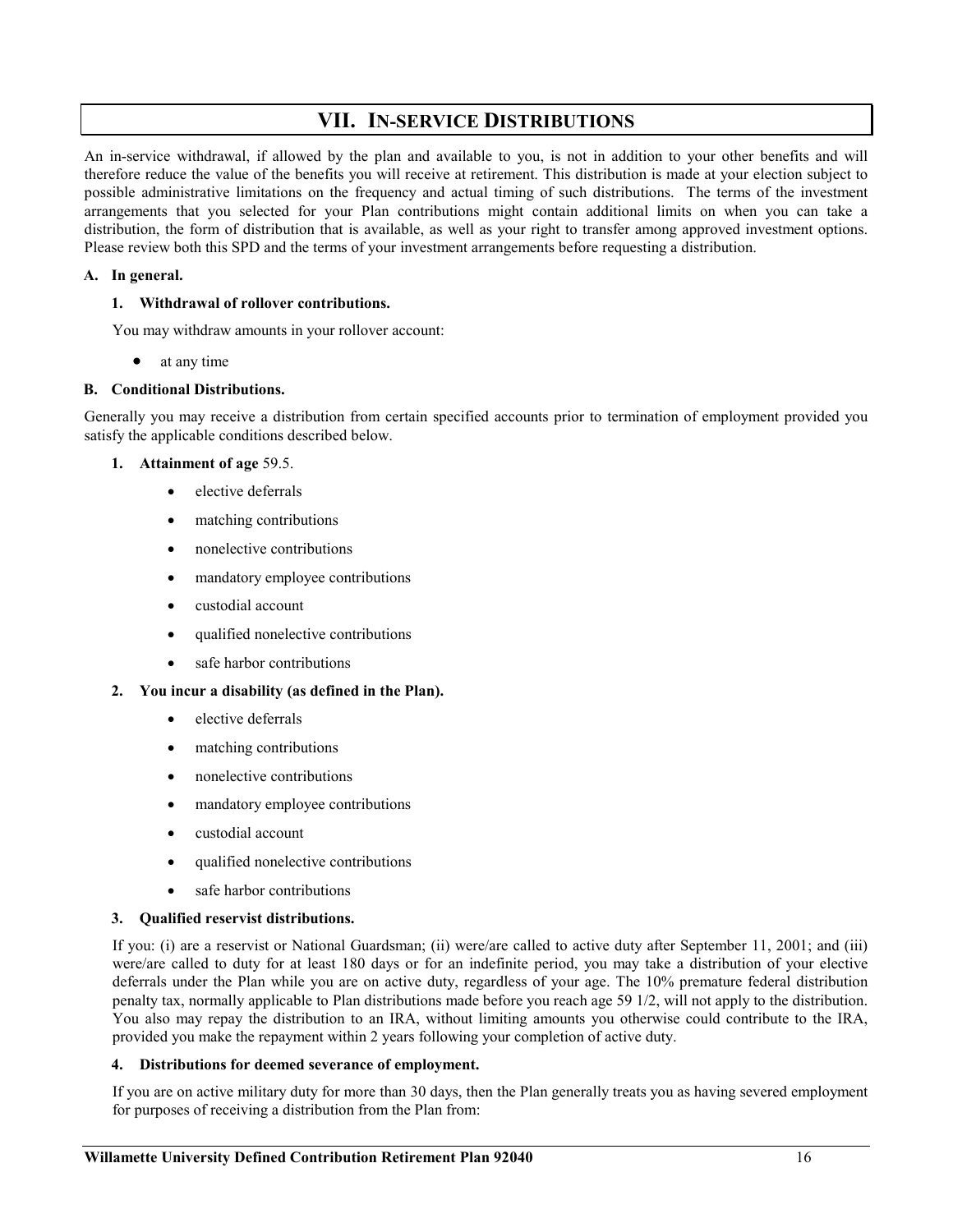- elective deferrals
- matching contributions
- nonelective contributions
- mandatory employee contributions
- custodial account
- qualified nonelective contributions
- safe harbor contributions

If you request a distribution on account of this deemed severance of employment and all or part of the distribution is taken from elective deferrals, you are not permitted to make any contributions to the Plan for six (6) months after the date of the distribution.

# **5. Hardship distributions.**

You may withdraw money on account of financial hardship if you satisfy certain conditions. Under the Plan, hardship withdrawals may be made from your elective deferrals account, and potentially other account(s). In addition, each of the investment arrangements you hold in your plan account must allow for hardship distributions for the condition(s). A hardship distribution may be made to satisfy certain immediate and heavy financial needs that you have. Generally, hardship distribution may only be made for payment of the following:

- Expenses for medical care (described in Section 213(d) of the Internal Revenue Code) for you, your spouse, your dependents or your primary beneficiary under the plan;
- Costs directly related to the purchase of your principal residence (excluding mortgage payments).
- Tuition, related educational fees, and room and board expenses for the next twelve (12) months of postsecondary education for you, your spouse, your children, your dependents (as defined in Section 152 of the Internal Revenue Code) or your primary beneficiary under the plan;
- Amounts necessary to prevent your eviction from your principal residence or foreclosure on the mortgage of your principal residence.
- Payments for burial or funeral expenses for your deceased parent, spouse, children, your dependents (as defined in Section 152 of the Internal Revenue Code) or a deceased primary beneficiary under the plan;
- Expenses for the repair of damage to your principal residence that would qualify for the casualty loss deduction under Internal Revenue Code Section 165 (determined without regard to whether your residence is located in a Federal Emergency Management Agency (FEMA) declared disaster area as described in section  $165(h)(5)$  and whether the loss exceeds  $10\%$  of adjusted gross income);
- Expenses and losses (including loss of income) you incurred on account of a disaster declared by FEMA, provided that your principal residence or principal place of employment at the time of the disaster was located in an area designated by FEMA for individual assistance with respect to the disaster.

For purposes of the hardship distribution reasons mentioned above, a "primary beneficiary under the plan" is an individual who is named as a beneficiary under the plan and has an unconditional right, upon the death of the employee, to all or a portion of the employee's account balance under the plan.

If you have any of the above expenses, a hardship distribution can only be made if you certify and agree that all of the following conditions are satisfied:

- The distribution is not in excess of the amount required to satisfy your immediate and heavy financial need. The amount of your immediate and heavy financial need may include any amounts necessary to pay any federal, state, or local income taxes or penalties reasonably anticipated to result from the distribution;
- You have obtained all distributions, other than hardship distributions, and all nontaxable loans currently available under all plans that your Employer maintains (including distributions of ESOP dividends under Internal Revenue Code section 404(k), but not hardship distributions) and loans (if required by the Plan) under this Plan and all other plans of deferred compensation, whether qualified or nonqualified, maintained by the employer;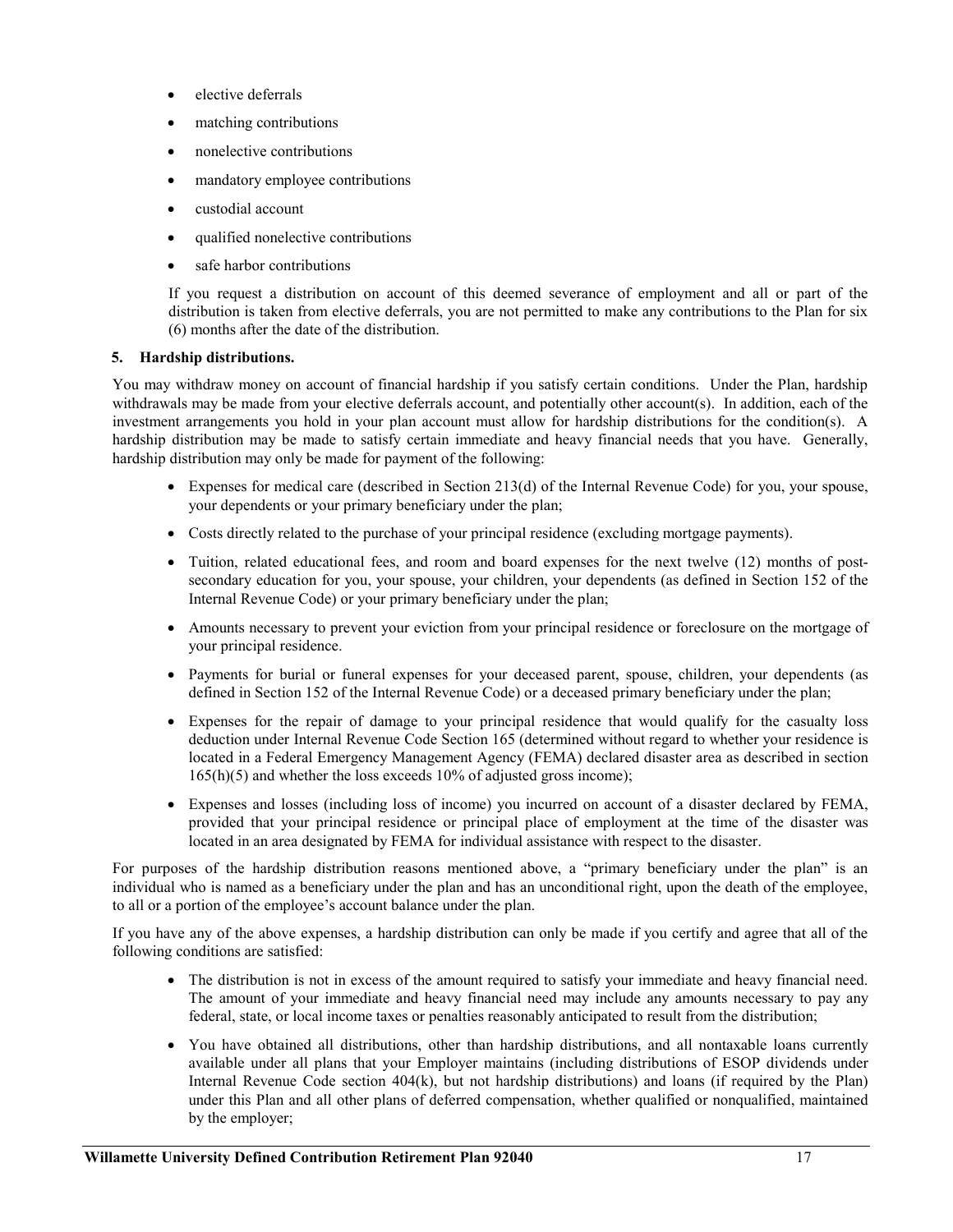- You have insufficient cash or other liquid assets reasonably available to satisfy the financial need;
- If the request is for expenses and losses (including loss of income) that you incurred on account of a FEMA declared disaster, that your principal residence or principal place of employment at the time of the disaster was located in an area designated by FEMA for individual assistance with respect to the disaster;
- All information you have provided, including all documentation, is authentic and correct to the best of your knowledge; and
- You have not previously requested and received a hardship withdrawal for the expense(s) submitted as part of this request.

Keep in mind that different investment arrangements may have different conditions and restrictions than those noted above.

# **6. Participant Loans**

Loans from your vested account balance shall be made available to all qualifying Participants on a reasonably equivalent basis. Loans are not considered distributions and are not subject to Federal or state income taxes, provided they are repaid as required. While you do have to pay interest on your loan, both the principal and interest are deposited in your Account. You can obtain more information about loans in the Plan's Loan Policy supplied by your Plan Administrator (which may be attached at the end of this SPD).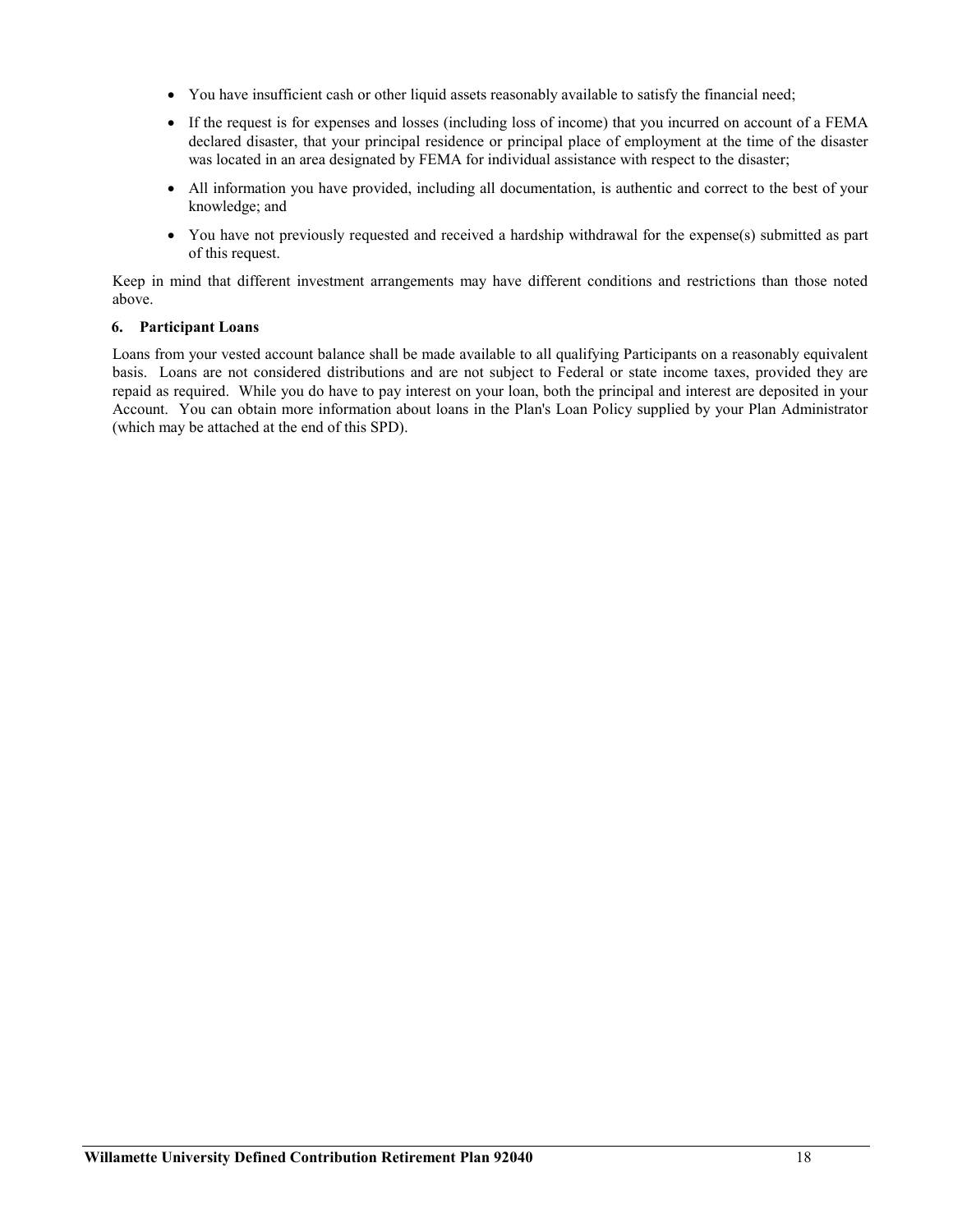# **VIII. DISTRIBUTIONS**

<span id="page-18-0"></span>The terms of the investment arrangements that you selected for your Plan contributions might contain additional limits on when you can take a distribution, the form of distribution that is available, as well as your right to transfer among approved investment options. Please review both this SPD and the terms of your investment arrangements before requesting a distribution.

#### **A. Distributions upon Termination of Employment.**

If you terminate employment and your vested benefit exceeds the threshold amount described in the Automatic Distributions section below, you will be entitled to a distribution within a reasonable time.

#### **1. Automatic Distributions.**

If you terminate employment, and the value of your vested benefit does not exceed \$5,000 (or such higher amount as in effect in years after 2017) or another amount as provided in your investment arrangements, (the Threshold), then a distribution will automatically be paid to you even if you do not consent. Such distribution will be paid to you within a reasonable period of time after your termination of employment. In determining if the value of your vested account balance exceeds the dollar threshold described above used to determine whether you must consent to a distribution, your rollover account, if applicable, will not be considered as part of your benefit.

#### **2. Military Service.**

If you are a veteran and are reemployed under the Uniformed Services Employment and Reemployment Rights Act of 1994, your qualified military service may be considered service with your Employer. There might also be benefits for employees who die or become disabled while on active duty. Employees who receive wage continuation payments while in the military may benefit from various changes in the law. If you think you may be affected by these rules, ask the Plan Administrator for further details.

#### **3. Normal Retirement Age.**

Your Normal Retirement Age is the date you reach age 59.5 . You will become 100% vested in all of your accounts under the Plan (assuming you are not already fully vested) if you are employed on or after your Normal Retirement Age. However, the actual payment of benefits will not begin until you have terminated employment. In such event, a distribution will be made, at your election, as soon as administratively feasible. If you remain employed past your Normal Retirement Age, you may generally defer the receipt of benefits until you actually terminate employment. In such event, benefit payments will begin as soon as feasible at your request, but generally not later than age 70 1/2.

#### **4. Definition of disability.**

Under the Plan, disability is as defined under the Social Security Administration.

#### **B. Payment of Benefits**

The following provisions apply to the extent permitted under the investment arrangements in which the plan assets are invested.

# **1. Distribution methods.**

If you terminate employment and your vested account balance might be distributed to you under the following methods provided they are permitted under your investment arrangements:

- a single lump-sum payment
- installments over a period of not more than your assumed life expectancy (or the assumed life expectancies of you and your beneficiary)
- an annuity contract that the Vendor provides or purchases with your vested account balance
- ad-hoc distributions. You may request a distribution of some or all of your Plan accounts, at any time following your termination of employment, subject to any reasonable limits regarding timing and amounts as the Plan Administrator or your investment arrangements may impose.

# **2. Required beginning date.**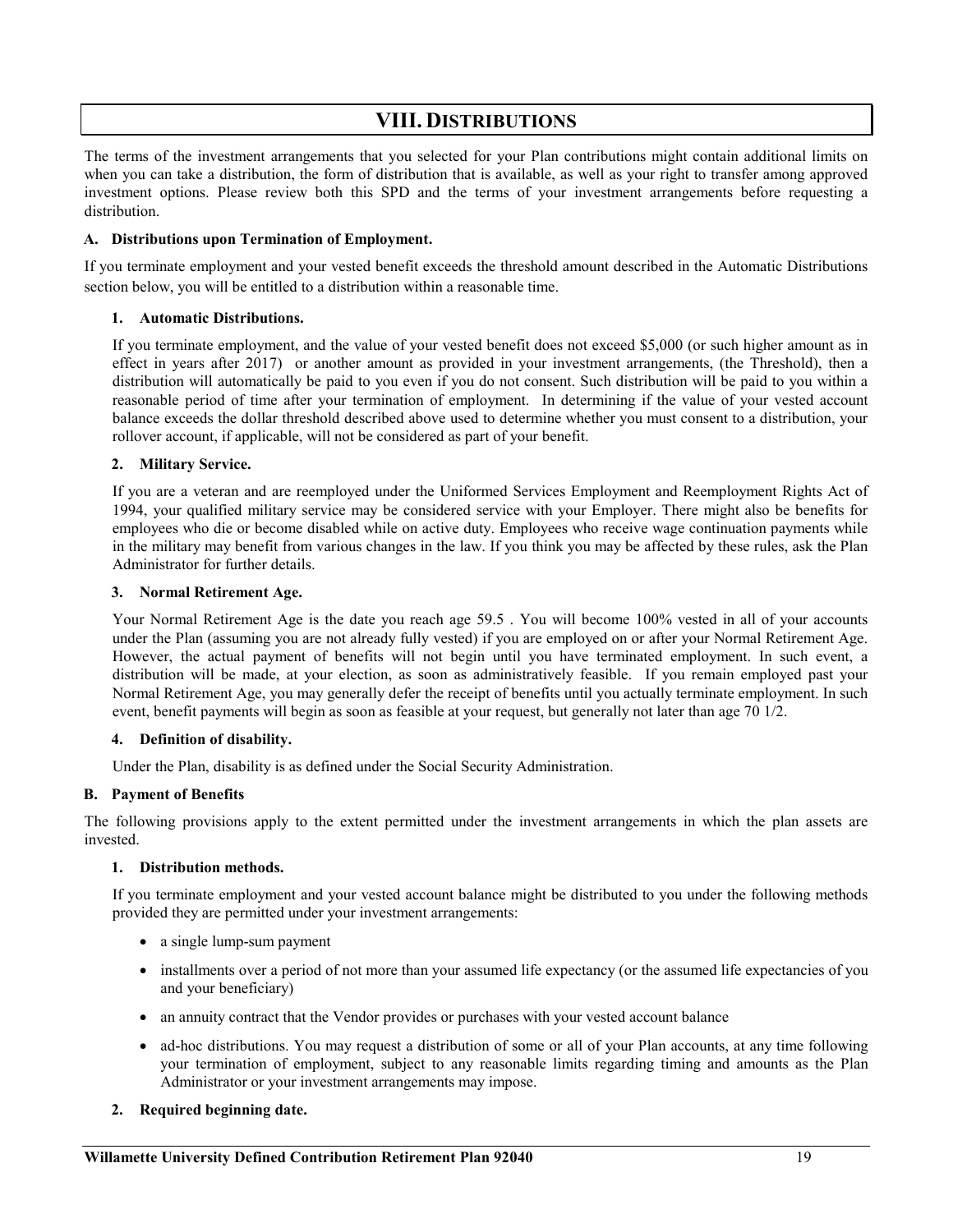There are rules that require that certain minimum distributions be made from the Plan. Distributions are required to begin no later than the April 1st following the end of the year in which you reach age 70 1/2 or terminate employment, whichever is later. Contact the Plan Administrator if you think you might be affected by these rules.

# **C. Distributions upon Death**

If you die while still employed by the Employer, then your vested account balance will be used to provide your beneficiary with a death benefit.

- **1. Beneficiary of Death Benefit**
	- **Unmarried Participant.** If you are not married, you may designate a beneficiary of your choosing.
	- **Divorce.** If you have designated your spouse as your beneficiary for all or a part of your death benefit, then upon your divorce, the designation is no longer valid. This means that if you do not select a new beneficiary after your divorce, then you are treated as not having a beneficiary for that portion of the death benefit (unless you have remarried, in which case the prior provisions of this section apply to your new spouse).
	- **No beneficiary designation.** Subject to the terms of the investment arrangements, at the time of your death, if you have not designated a beneficiary or your beneficiary is not alive, the death benefit will be paid (in the following order of priority) to your surviving spouse, then to your estate.

# **2. Required Minimum Distributions**

If your designated beneficiary is a person (other than your estate or most trusts) then minimum distributions of your death benefit must generally begin within one year of your death and must be paid over a period not extending beyond your beneficiary's life expectancy. If your spouse is the beneficiary, the start of payments may be delayed until the year in which you would have attained age 70 1/2. Generally, if you die before you are required to begin minimum distributions (which for most people is shortly after the later of age 70 1/2 or retirement) and your beneficiary is not a person, then your entire death benefit must be paid within five years after your death. Some investment products may allow a person to use this five-year rule. Since a spouse has certain rights in the death benefit, you should immediately report any change in your marital status to the Plan Administrator.

# **3. Death Occurs After Beginning Required Minimum Distributions.**

Your beneficiary will be entitled to your remaining vested interest in the Plan at the time of your death. Payments must generally come out at least as rapidly as the required minimum distributions. Contact the Plan Administrator for more information regarding the timing and method of payments that apply to your beneficiary.

# **D. Tax Treatment of Distributions**

Generally, you must include any Plan distribution in your taxable income in the year in which you receive the distribution. The tax treatment may also depend on your age when you receive the distribution. Certain distributions made to you when you are under age 59 1/2 could be subject to an additional federal 10% penalty tax.

If a contribution type allowed by the Plan, your after-tax contributions to the Plan will not be taxed when they are distributed from the Plan. You will, however, be taxed on income attributable to those contributions.

If a contribution type allowed by the Plan, you will not be taxed on distributions of your Roth deferrals. In addition, a distribution of the earnings on the Roth deferrals will not be subject to tax if the distribution is a "qualified distribution." A "qualified distribution" is one that is made after you have attained age 59 1/2 or is made on account of your death or disability. In addition, in order to be a "qualified distribution," the distribution cannot be made prior to the expiration of a 5 year participation period. The 5-year participation period is the 5-year period beginning the calendar year in which you first make a Roth deferral to our Plan (or to another  $401(k)$  plan or  $403(b)$  plan if such amount was rolled over into this Plan) and ending on the last day of the calendar year that is 5 years later.

# **1. Rollover or Direct Transfer.**

You may reduce, or defer entirely, the tax due on your distribution through use of one of the following methods:

• **60-day rollover.** You may roll over all or a portion of the distribution to an Individual Retirement Account or Annuity (IRA) or another employer retirement plan willing to accept the rollover. This will result in no tax being due until you begin withdrawing funds from the IRA or other qualified employer plan. The rollover of the distribution, however, MUST be made within strict time frames (normally, within 60 days after you receive your distribution).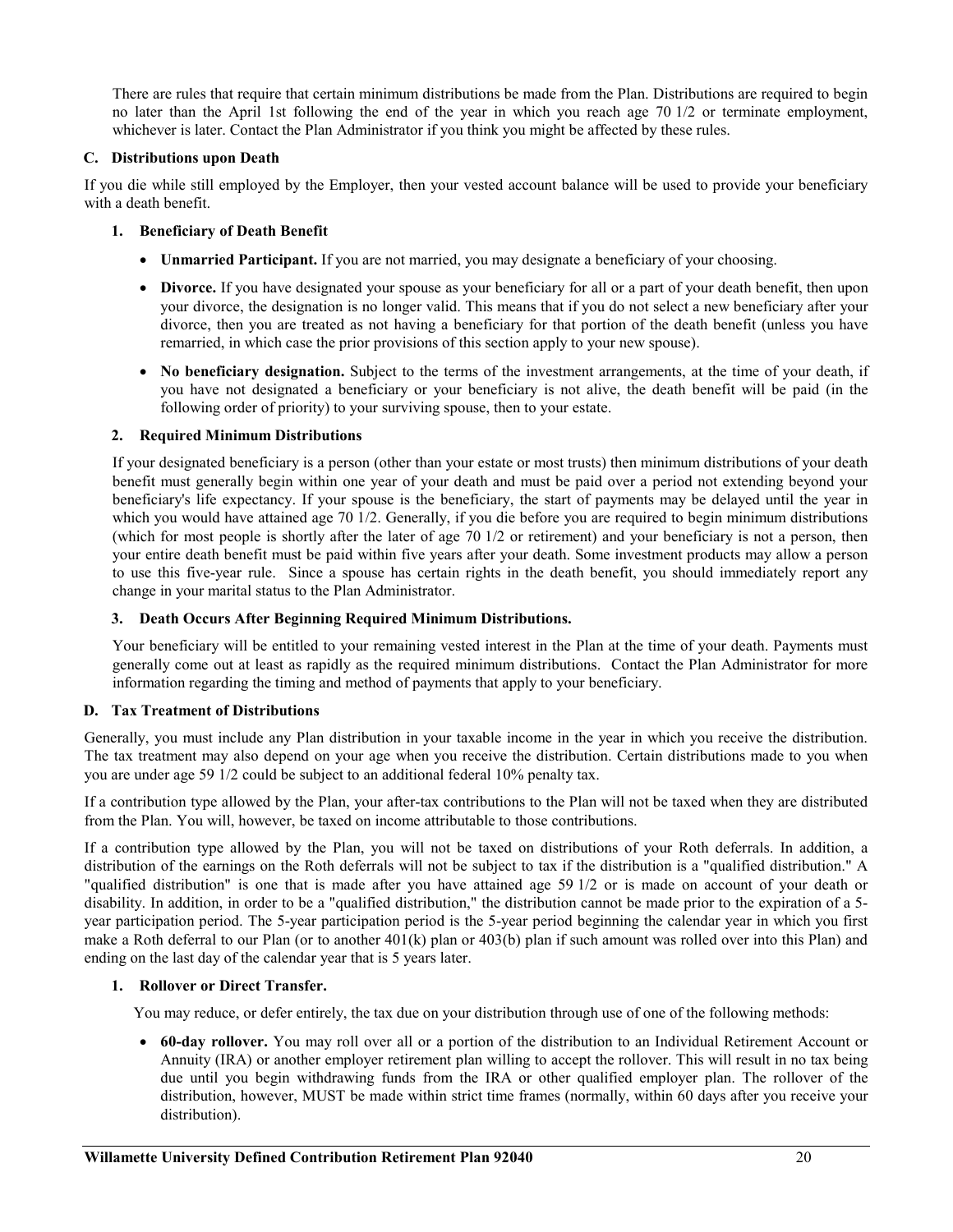Under certain circumstances, all or a portion of a distribution (such as a hardship distribution, if offered under the Plan) may not qualify for this rollover treatment. In addition, most distributions will be subject to mandatory federal income tax withholding at a rate of 20%. This will reduce the amount you actually receive. For this reason, if you wish to roll over all or a portion of your distribution amount, then the direct rollover option described in paragraph (b) below would be the better choice.

• **Direct rollover.** For most distributions, you may request that a direct transfer (sometimes referred to as a direct rollover) of all or a portion of a distribution be made to either an Individual Retirement Account or Annuity or another employer retirement plan willing to accept the transfer. A direct transfer will result in no tax being due until you withdraw funds from the IRA or other employer plan. Like the 60-day rollover, under certain circumstances all or a portion of the amount to be distributed may not qualify for this direct transfer. If you elect to actually receive the distribution rather than request a direct transfer, then in most cases 20% of the distribution amount will be withheld for federal income tax purposes.

# **2. Qualified reservist distributions.**

If you: (i) are a reservist or National Guardsman; (ii) were/are called to active duty after September 11, 2001; and (iii) were/are called to duty for at least 180 days or for an indefinite period, you may take a distribution of your elective deferrals under the Plan while you are on active duty, regardless of your age. The 10% premature distribution federal penalty tax, normally applicable to Plan distributions made before you reach age 59 1/2, will not apply to the distribution. You also may repay the distribution to an IRA, without limiting amounts you otherwise could contribute to the IRA, provided you make the repayment within 2 years following your completion of active duty.

# **3. Tax Notice.**

WHENEVER YOU RECEIVE A DISTRIBUTION THAT IS AN ELIGIBLE ROLLOVER DISTRIBUTION, THE PLAN ADMINISTRATOR WILL DELIVER TO YOU A MORE DETAILED EXPLANATION OF THESE OPTIONS. HOWEVER, THE RULES WHICH DETERMINE WHETHER YOU QUALIFY FOR FAVORABLE TAX TREATMENT ARE VERY COMPLEX. YOU SHOULD CONSULT WITH QUALIFIED TAX COUNSEL BEFORE MAKING A CHOICE.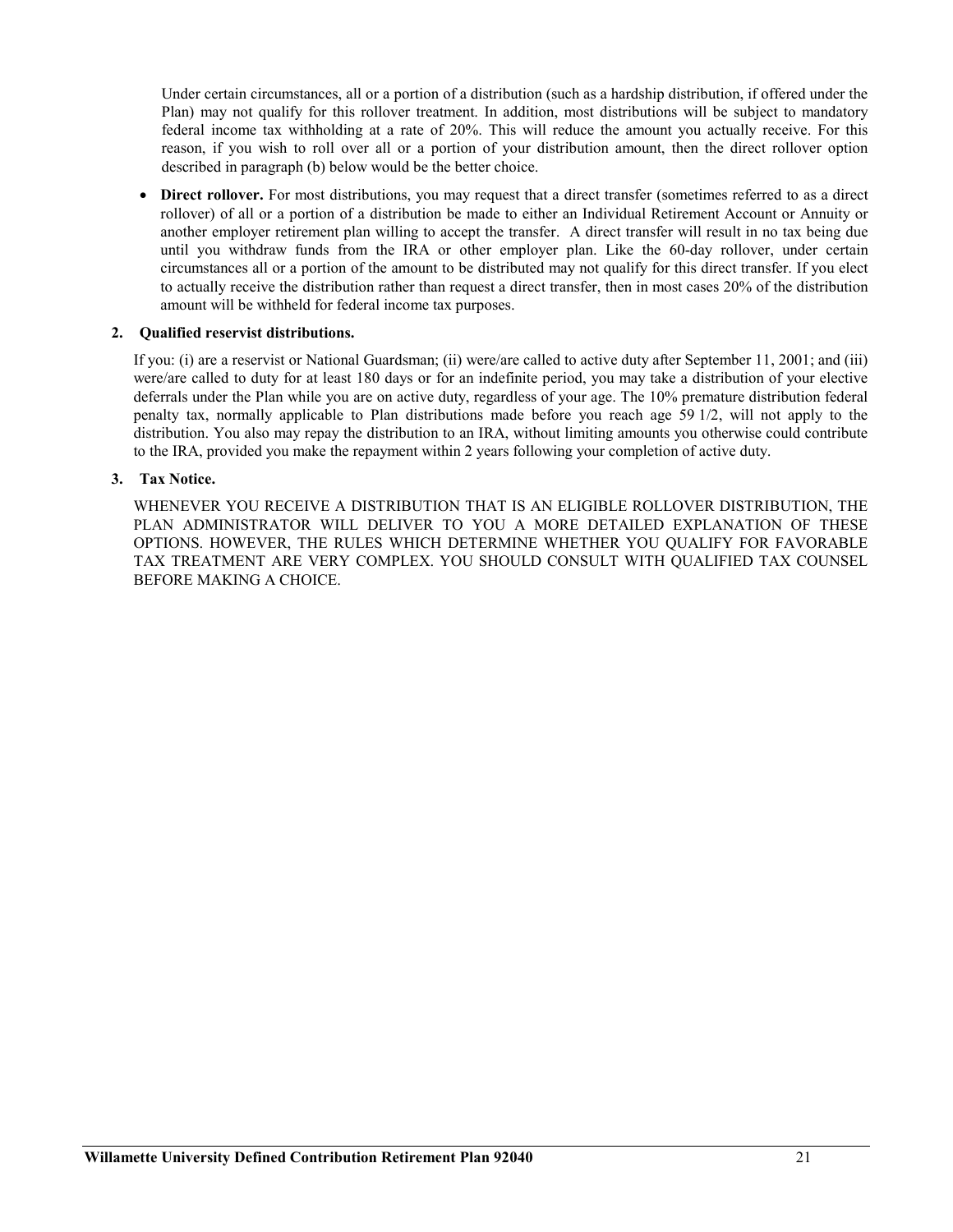# **IX. PARTICIPANT RIGHTS AND CLAIMS**

#### <span id="page-21-0"></span>**Are my benefits protected?**

As a general rule, your interest in your account, including your "vested interest," may not be alienated. This means that your interest may not be sold, used as collateral for a loan (other than for a Plan loan, if allowed under the Plan), given away or otherwise transferred (except at death to your beneficiary). In addition, your creditors (other than the IRS) may not attach, garnish or otherwise interfere with your benefits under the Plan.

There are three exceptions to this general rule. The Plan Administrator must honor a qualified domestic relations order (QDRO). A QDRO is defined as a decree or order issued by a court that obligates you to pay child support or alimony, or otherwise allocates a portion of your assets in the Plan to your spouse, former spouse, children or other dependents. If a QDRO is received by the Plan Administrator, all or a portion of your benefits may be used to satisfy that obligation. The Plan Administrator will determine the validity of any domestic relations order received. You and your beneficiaries can obtain from the Plan Administrator, without charge, a copy of the procedure used by the Plan Administrator to determine whether a qualified domestic relations order is valid.

The second exception applies if you are involved with the Plan's operation. If you are found liable for any action that adversely affects the Plan, the Plan Administrator can offset your benefits by the amount that you are ordered or required by a court to pay the Plan. All or a portion of your benefits may be used to satisfy any such obligation to the Plan.

The last exception applies to federal tax levies and judgments. The federal government is able to use your interest in the Plan to enforce a federal tax levy and to collect a judgment resulting from an unpaid tax assessment.

#### **Plan amendment**

Your Employer has the right to amend the Plan at any time. In no event, however, will any amendment authorize or permit any part of the Plan assets to be used for purposes other than the exclusive benefit of Participants or their beneficiaries. Additionally, no amendment will cause any reduction in the amount credited to your account.

#### **Plan discontinuance or termination**

Although your Employer intends to maintain the Plan indefinitely, your Employer reserves the right to terminate the Plan at any time. Upon termination, no further contributions will be made to the Plan and all amounts credited to your accounts will become 100% vested in all of your accounts under the Plan (assuming you are not already fully vested). Your Employer will direct the distribution of your accounts in a manner permitted by the Plan, your investment arrangements and applicable law as soon as practicable. You will be notified if the Plan is terminated.

#### **Submitting a claim for Plan benefits**

Benefits will generally be paid to you and your beneficiaries without the necessity for formal claims. Contact the Plan Administrator or investment provider if you are entitled to benefits or if you think an error has been made in determining your benefits. Any such request should be in writing.

If the Plan Administrator determines the claim is valid, then you will receive a statement describing the amount of benefit, the method or methods of payment, the timing of distributions and other information relevant to the payment of the benefit.

# **Denial of benefits**

Your request for Plan benefits will be considered a claim for Plan benefits, and it will be subject to a full and fair review. If your claim is wholly or partially denied, the Plan Administrator will provide you with a written or electronic notification of the Plan's adverse determination. This written or electronic notification must be provided to you within a reasonable period of time, but not later than 90 days after the receipt of your claim by the Plan Administrator, unless the Plan Administrator determines that special circumstances require an extension of time for processing your claim. If the Plan Administrator determines that an extension of time for processing is required, written notice of the extension will be furnished to you prior to the termination of the initial 90day period. In no event will such extension exceed a period of 90 days from the end of such initial period. The extension notice will indicate the special circumstances requiring an extension of time and the date by which the Plan expects to render the benefit determination.

In the case of a claim for disability benefits, if disability is determined by a physician (rather than relying upon a determination of disability for Social Security purposes), then instead of the above, the Plan Administrator will provide you with written or electronic notification of the Plan's adverse benefit determination within a reasonable period of time, but not later than 45 days after receipt of the claim by the Plan. This period may be extended by the Plan for up to 30 days, provided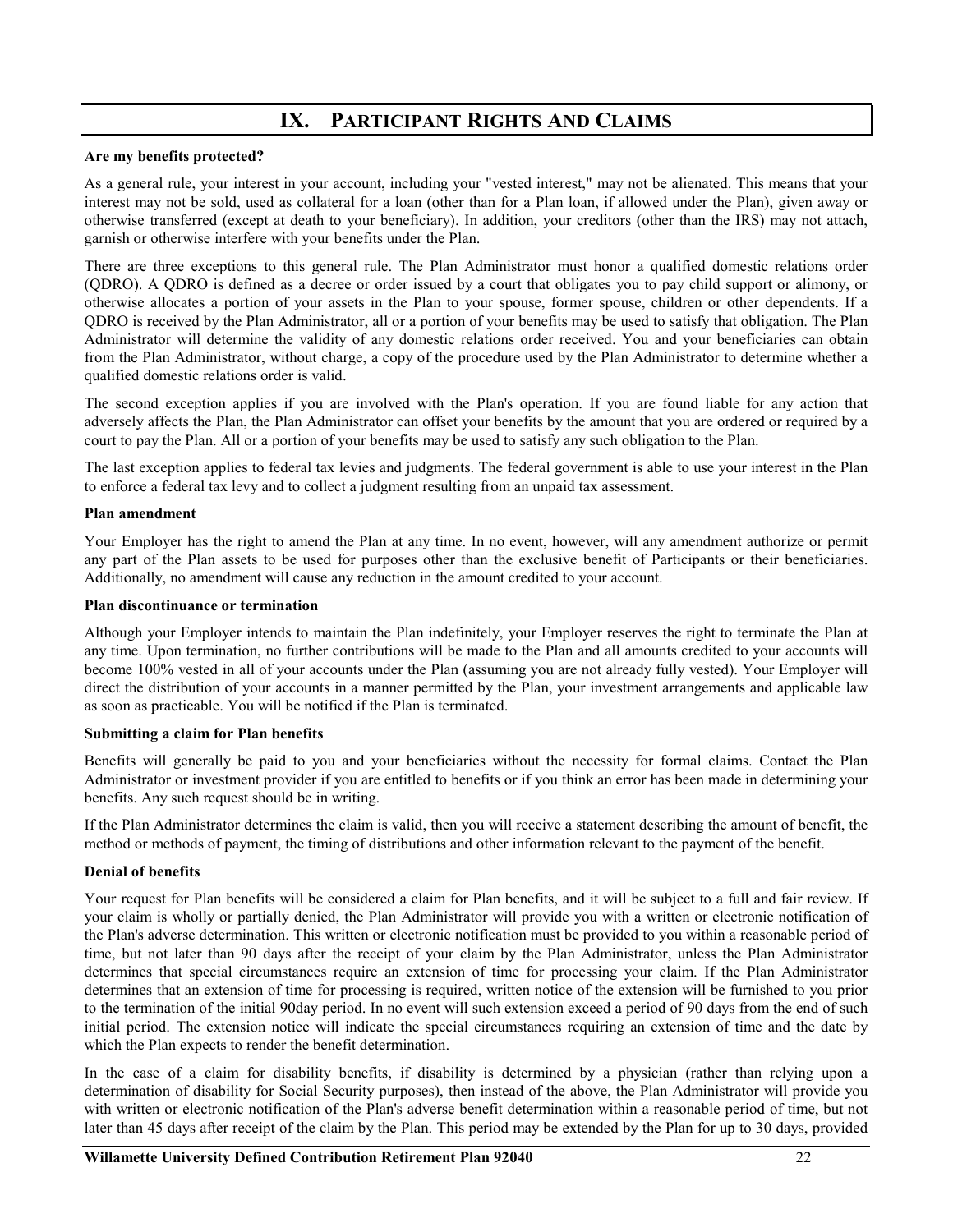that the Plan Administrator both determines that such an extension is necessary due to matters beyond the control of the Plan and notifies you, prior to the expiration of the initial 45day period, of the circumstances requiring the extension of time and the date by which the Plan expects to render a decision. If, prior to the end of the first 30day extension period, the Plan Administrator determines that, due to matters beyond the control of the Plan, a decision cannot be rendered within that extension period, the period for making the determination may be extended for up to an additional 30 days, provided that the Plan Administrator notifies you, prior to the expiration of the first 30day extension period, of the circumstances requiring the extension and the date as of which the Plan expects to render a decision. In the case of any such extension, the notice of extension will specifically explain the standards on which entitlement to a benefit is based, the unresolved issues that prevent a decision on the claim, and the additional information needed to resolve those issues, and you will be afforded at least 45 days within which to provide the specified information.

The Plan Administrator's written or electronic notification of any adverse benefit determination must contain the following information:

- (a) The specific reason or reasons for the adverse determination.
- (b) Reference to the specific Plan provisions on which the determination is based.
- (c) A description of any additional material or information necessary for you to perfect the claim and an explanation of why such material or information is necessary.
- (d) Appropriate information as to the steps to be taken if you or your beneficiary wants to submit your claim for review.
- (e) In the case of disability benefits where disability is determined by a physician:
	- (i) If an internal rule, guideline, protocol, or other similar criterion (collectively "rule") was relied upon in making the adverse determination, either the specific rule or a statement that such rule was relied upon in making the adverse determination and that a copy of that rule will be provided to you free of charge upon request.
	- (ii) If the adverse benefit determination is based on a medical necessity or experimental treatment or similar exclusion or limit, either an explanation of the scientific or clinical judgment for the determination, applying the terms of the Plan to your medical circumstances, or a statement that such explanation will be provided to you free of charge upon request.

If your claim has been denied, and you want to submit your claim for review, you must follow the claims review procedure in the next question.

#### **Claims review procedure**

Upon the denial of your claim for benefits, you may file your claim for review, in writing, with the Plan Administrator.

(a) YOU MUST FILE THE CLAIM FOR REVIEW NO LATER THAN 60 DAYS AFTER YOU HAVE RECEIVED WRITTEN NOTIFICATION OF THE DENIAL OF YOUR CLAIM FOR BENEFITS.

HOWEVER, IF YOUR CLAIM IS FOR DISABILITY BENEFITS AND DISABILITY IS DETERMINED BY A PHYSICIAN, THEN INSTEAD OF THE ABOVE, YOU MUST FILE THE CLAIM FOR REVIEW NO LATER THAN 180 DAYS FOLLOWING RECEIPT OF NOTIFICATION OF AN ADVERSE BENEFIT DETERMINATION.

- (b) You may submit written comments, documents, records, and other information relating to your claim for benefits.
- (c) You may review all pertinent documents relating to the denial of your claim and submit any issues and comments, in writing, to the Plan Administrator.
- (d) You will be provided, upon request and free of charge, reasonable access to, and copies of, all documents, records, and other information relevant to your claim for benefits.
- (e) Your claim for review must be given a full and fair review. This review will take into account all comments, documents, records, and other information submitted by you relating to your claim, without regard to whether such information was submitted or considered in the initial benefit determination.

In addition to the claims review procedure above, if your claim is for disability benefits and disability is determined by a physician, then:

(a) Your claim will be reviewed without deference to the initial adverse benefit determination and the review will be conducted by an appropriate named fiduciary of the Plan who is neither the individual who made the adverse benefit determination that is the subject of the appeal, nor the subordinate of such individual.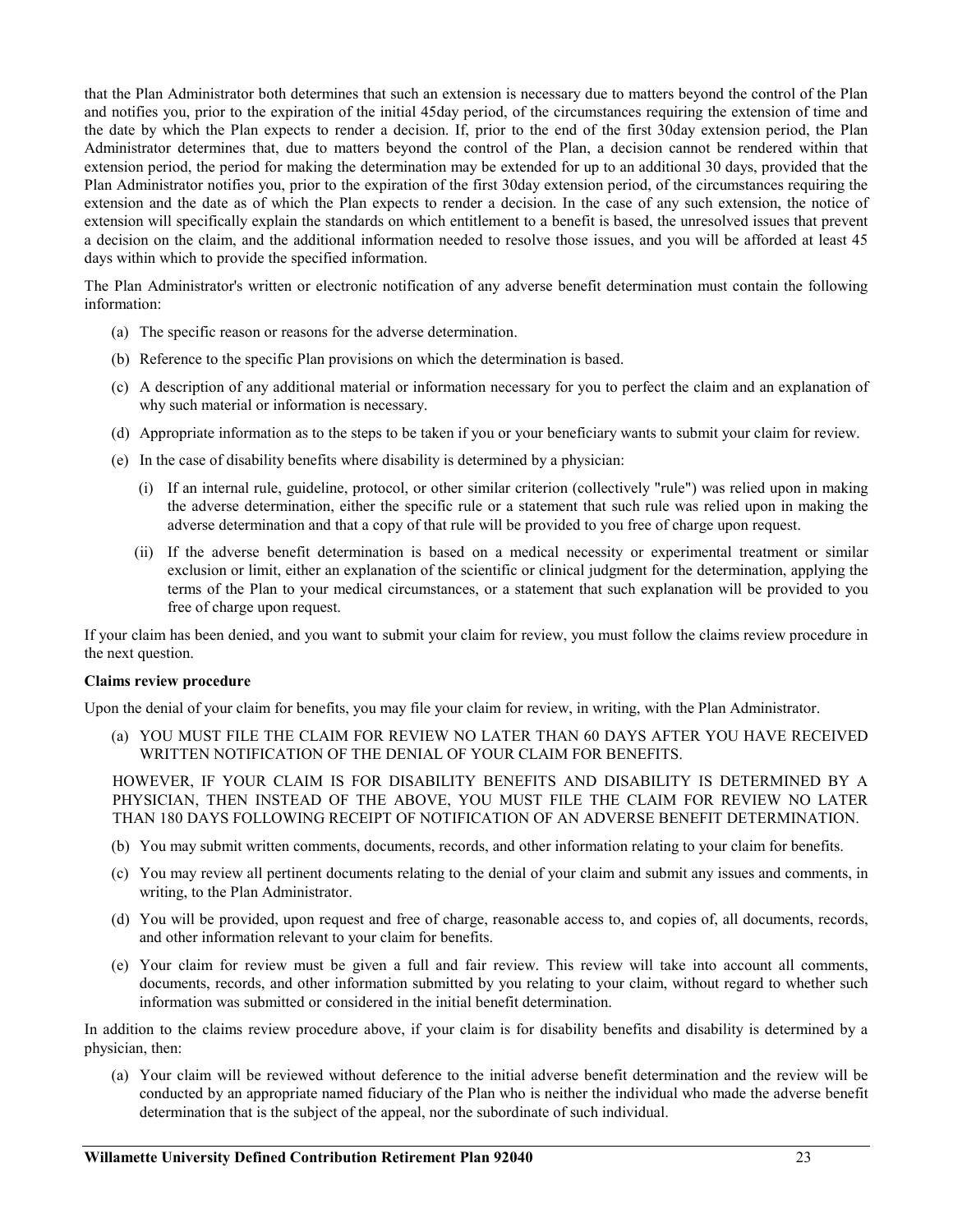- (b) In deciding an appeal of any adverse benefit determination that is based in whole or part on medical judgment, the appropriate named fiduciary will consult with a health care professional who has appropriate training and experience in the field of medicine involved in the medical judgment.
- (c) Any medical or vocational experts whose advice was obtained on behalf of the Plan in connection with your adverse benefit determination will be identified, without regard to whether the advice was relied upon in making the benefit determination.
- (d) The health care professional engaged for purposes of a consultation under (b) above will be an individual who is neither an individual who was consulted in connection with the adverse benefit determination that is the subject of the appeal, nor the subordinate of any such individual.

The Plan Administrator will provide you with written or electronic notification of the Plan's benefit determination on review. The Plan Administrator must provide you with notification of this denial within 60 days after the Plan Administrator's receipt of your written claim for review, unless the Plan Administrator determines that special circumstances require an extension of time for processing your claim. If the Plan Administrator determines that an extension of time for processing is required, written notice of the extension will be furnished to you prior to the termination of the initial 60day period. In no event will such extension exceed a period of 60 days from the end of the initial period. The extension notice will indicate the special circumstances requiring an extension of time and the date by which the Plan expects to render the determination on review. However, if the claim relates to disability benefits and disability is determined by a physician, then 45 days will apply instead of 60 days in the preceding sentences. In the case of an adverse benefit determination, the notification will set forth:

- (a) The specific reason or reasons for the adverse determination.
- (b) Reference to the specific Plan provisions on which the benefit determination is based.
- (c) A statement that you are entitled to receive, upon request and free of charge, reasonable access to, and copies of, all documents, records, and other information relevant to your claim for benefits.
- (d) In the case of disability benefits where disability is determined by a physician:
	- (i) If an internal rule, guideline, protocol, or other similar criterion (collectively "rule") was relied upon in making the adverse determination, either the specific rule or a statement that such rule was relied upon in making the adverse determination and that a copy of that rule will be provided to you free of charge upon request.
	- (ii) If the adverse benefit determination is based on a medical necessity or experimental treatment or similar exclusion or limit, either an explanation of the scientific or clinical judgment for the determination, applying the terms of the Plan to your medical circumstances, or a statement that such explanation will be provided to you free of charge upon request.

# **When to Bring an Action in Court**

If you have a claim for benefits which is denied, then you may file suit in a state or federal court. However, in order to do so, you must file the suit no later than 12 months after the date of the Plan Administrator's final determination denying your claim (or, in the absence of final decision, within a reasonable period of time following the date the final decision should have been issued). If you do not follow the claims and review procedures required the Plan Administrator, your suit or legal action must be filed within 12 months of the date of the alleged facts or conduct giving rise to the your claim. If you fail to file your suit or legal action within the applicable 12 month limitations period, you will lose all rights to bring any such suit or legal action thereafter. Furthermore, if you fail bring any important facts or evidence to the attention of the Plan Administrator during the administrative review process, you cannot later include those facts or evidence in your suit or legal action

# **Rights as a Plan Participant**

As a Participant in the Plan you are entitled to certain rights and protections under the Employee Retirement Income Security Act of 1974 (ERISA). ERISA provides that all Plan Participants are entitled to:

- (a) Examine, without charge, at the Plan Administrator's office and at other specified locations, all documents governing the Plan, including collective bargaining agreements and insurance contracts, if any, and a copy of the latest annual report (Form 5500 Series) filed by the Plan with the U.S. Department of Labor and available at the Public Disclosure Room of the Employee Benefits Security Administration.
- (b) Obtain, upon written request to the Plan Administrator, copies of documents governing the operation of the Plan, including collective bargaining agreements and insurance contracts, if any, and copies of the latest annual report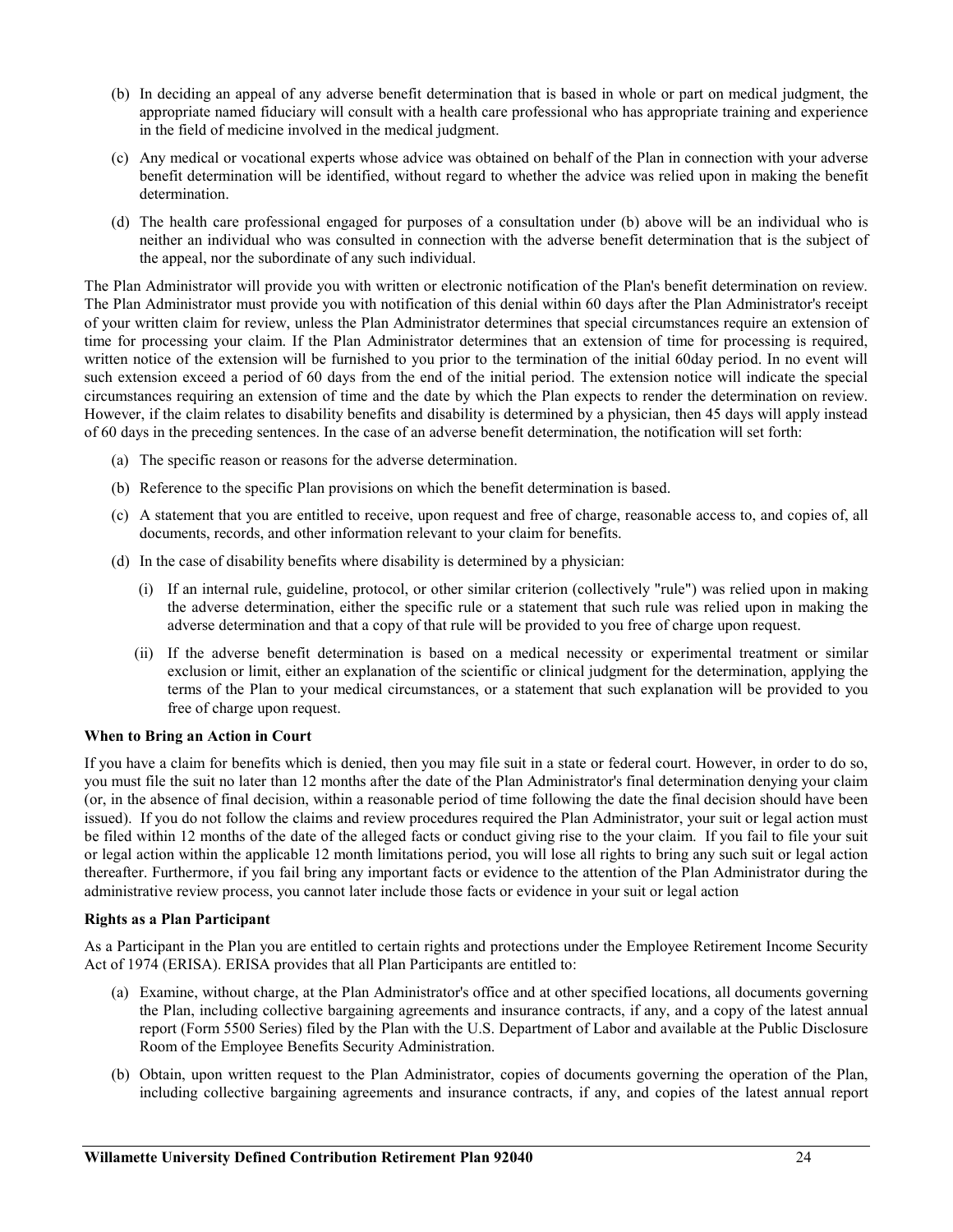(Form 5500 Series) and updated Summary Plan Description. The Plan Administrator may make a reasonable charge for the copies.

(c) Receive a summary of the Plan's annual financial report. The Plan Administrator is required by law to furnish each Participant with a copy of this summary annual report.

In addition to creating rights for Plan Participants, ERISA imposes duties upon the people who are responsible for the operation of the Plan. The people who operate your Plan, called "fiduciaries" of the Plan, have a duty to do so prudently and in the interest of you and other Plan Participants and beneficiaries. No one, including your Employer or any other person, may fire you or otherwise discriminate against you in any way to prevent you from obtaining a pension benefit or exercising your rights under ERISA.

If your claim for a pension benefit is denied or ignored, in whole or in part, you have a right to know why this was done, to obtain copies of documents relating to the decision without charge, and to appeal any denial, all within certain time schedules.

Under ERISA, there are steps you can take to enforce the above rights. For instance, if you request a copy of Plan documents or the latest annual report from the Plan and do not receive them within 30 days, you may file suit in a federal court. In such a case, the court may require the Plan Administrator to provide the materials and pay you up to \$110 a day until you receive the materials, unless the materials were not sent because of reasons beyond the control of the Plan Administrator.

If you have a claim for benefits which is denied or ignored, in whole or in part, you may file suit in a state or federal court. In addition, if you disagree with the Plan's decision or lack thereof concerning the qualified status of a domestic relations order or a medical child support order, you may file suit in federal court. You and your beneficiaries can obtain, without charge, a copy of the Plan's QDRO procedures from the Plan Administrator.

If it should happen that the Plan's fiduciaries misuse the Plan's money, or if you are discriminated against for asserting your rights, you may seek assistance from the U.S. Department of Labor, or you may file suit in a federal court. The court will decide who should pay court costs and legal fees. If you are successful, the court may order the person you have sued to pay these costs and fees. If you lose, the court may order you to pay these costs and fees, for example, it finds your claim is frivolous.

# **Questions or violation of Participant rights**

If you have any questions about the Plan, you should contact the Plan Administrator. If you have any questions about this statement or about your rights under ERISA, or if you need assistance in obtaining documents from the Plan Administrator, you should contact the nearest office of the Employee Benefits Security Administration, U.S. Department of Labor, listed in the telephone directory or the Division of Technical Assistance and Inquiries, Employee Benefits Security Administration, U.S. Department of Labor, 200 Constitution Avenue, N.W., Washington, D.C. 20210. You may also obtain certain publications about your rights and responsibilities under ERISA by calling the publications hotline of the Employee Benefits Security Administration.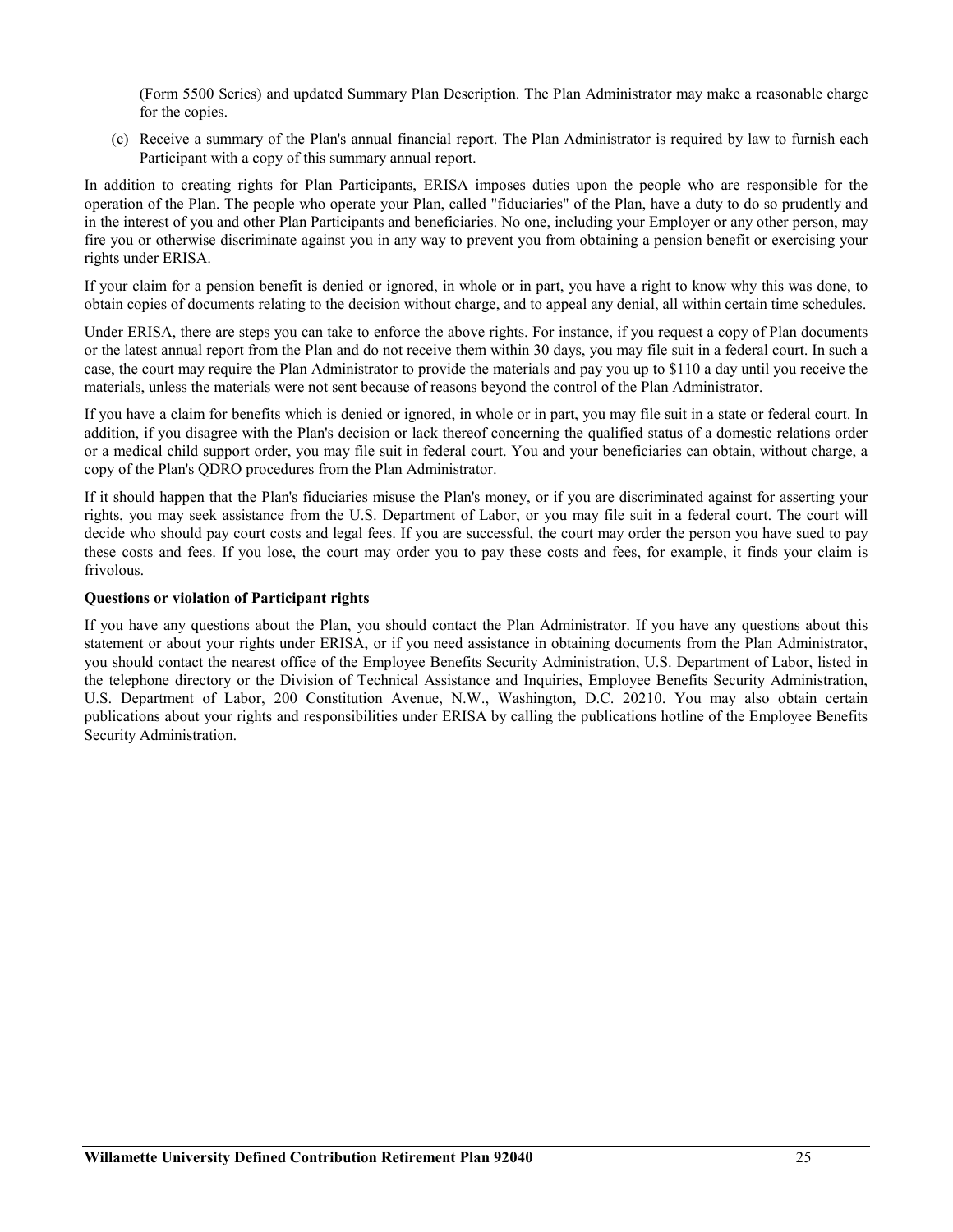# **LOAN POLICY FOR Willamette University Defined Contribution Retirement Plan**

# <span id="page-25-0"></span>**A. Loan Application**

Loans are available to Participants on a reasonably equivalent basis. You may apply for a loan by contacting Fidelity Investments. You may apply for loan(s) each.

Loans will be allowed for:

•Any purpose (maximum of 2)

A loan set up fee of \$75.00 will be deducted from your Account for each new loan processed.

An annual loan maintenance fee of \$25.00 will be deducted from your Account for each loan.

The approval of the Plan Administrator and consent of your spouse (if applicable) may be required before any loan transaction can be completed. The Individual Agreements governing the investment options that you selected for your Plan contributions may contain additional limits on loan availability and terms. Contact the Plan Administrator or the investment vendor with questions about loans.

#### **1. Loan Amount**

The minimum loan is \$1,000 and the maximum amount is the lesser of one-half of your vested Account balance or \$50,000 reduced by the highest outstanding loan balance in your Account during the prior twelve month period. All of your loans from plans maintained by your Employer or a Related Employer will be considered for purposes of determining the maximum amount of your loan. Up to 50% of your vested Account balance may be used as collateral for any loan. Loans may be further limited depending on the applicable terms of the investment arrangements in which your accounts in the Plan are invested.

Loans may only be made from accounts attributable to the following contribution types (subject to the terms of the investment arrangements):

- Pre-tax Elective Deferrals
- Roth Elective deferrals
- Matching contributions
- Nonelective contributions
- Rollovers from other plans
- Mandatory employee contributions
- Employee (after tax) contributions

Loans will be made from a Participant's accounts in the following order: Pro-rata.

#### **2. Number of Loans**

Maximum number of outstanding loans: 2 loans at any given time. If you already have the maximum number of outstanding loans, you may not apply for another loan until at least one loan is paid in full. Loan refinancing is not permitted.

# **3. Interest Rate**

All loans shall bear a reasonable rate of interest as determined by the Plan Administrator based on the prevailing interest rates charged by persons in the business of lending money for loans which would be made under similar circumstances. The interest rate shall remain fixed throughout the duration of the loan.

# **4. Loan Repayments and Loan Maturity**

All loans must be repaid in level payments through after-tax payroll deductions on at least a quarterly basis over a five year period unless it is for the purchase of your principal residence in which case the loan repayment period may not extend beyond 10 years from the date of the loan. If repayment is not made by payroll deduction, a loan shall be repaid in accordance with procedures provided by your Plan Administrator. The level repayment requirement may be waived for a period of one year or less if you are on a leave of absence, however, your loan must still be repaid in full on the